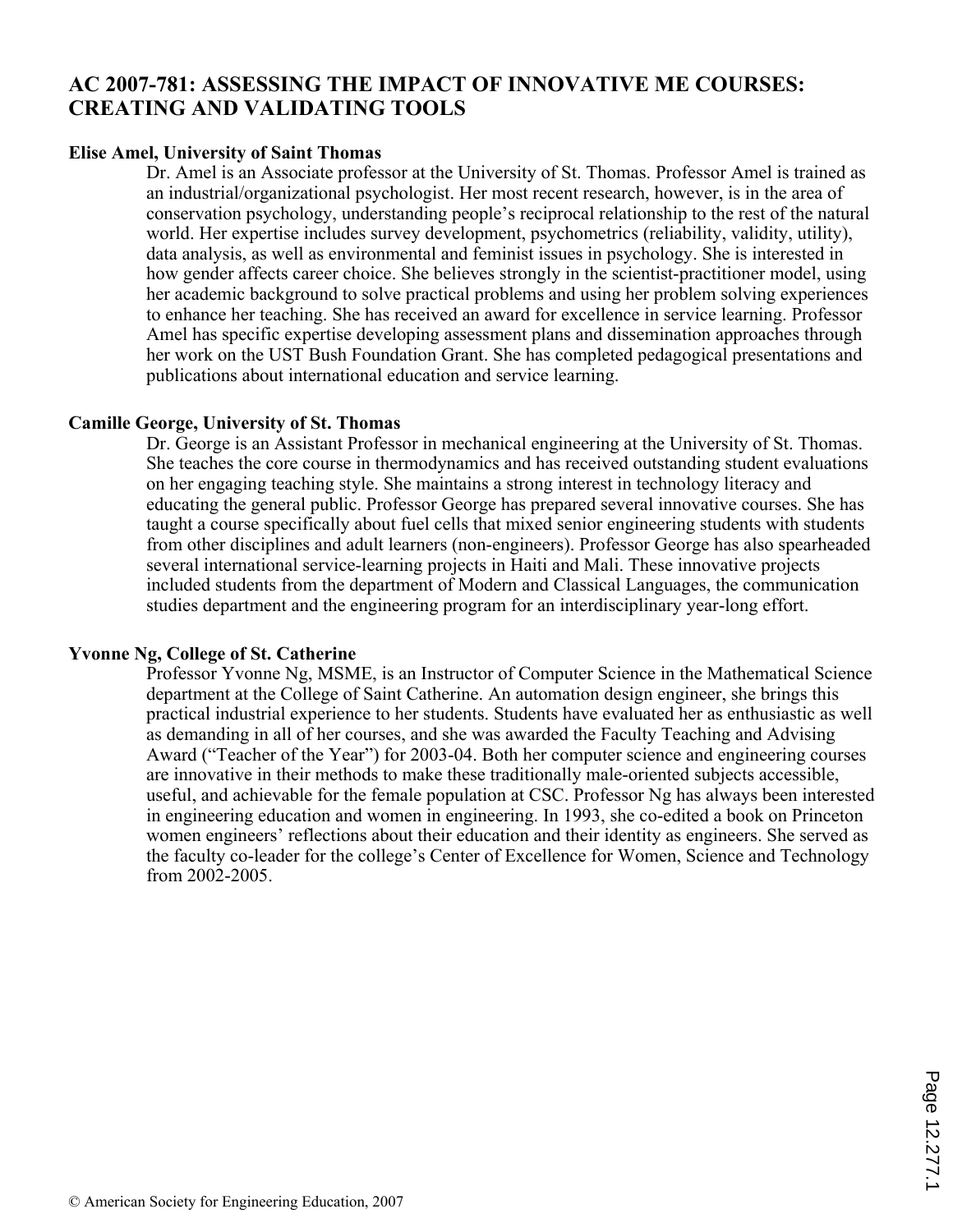# **Assessing the Impact of Innovative ME Courses: Creating and Validating Tools**

#### **Abstract**

The goal of this research was to devise three measurement tools to assess the effectiveness of laboratory innovations for undergraduate engineering courses. The first tool was devised to measure attitudes and impressions about module content and delivery as well as attitudes toward engineering in general. We included a novel method for evaluating attitude by developing an adjective checklist that varied by gender (adjectives were masculine or feminine, negative, positive, or neutral). This was intended to gauge whether mechanical engineering, usually perceived to be masculine in nature, would gain a more gender-balanced image through innovative laboratory experiences. The second tool utilized conceptual questions (requiring no formal calculations) in a pretest-posttest format to determine whether students learned the laws of thermodynamics. The third tool took the form of a behavioral rubric designed to assess whether and how well students demonstrate knowledge of thermodynamics in subsequent settings such as internships and advanced mechanical engineering courses. Content validation of all measurement tools was conducted using engineering experts. Methodological strategies and challenges will be discussed.

#### **Assessment Needs**

Recently, a new course, *Engineering in Your World (EYW)*<sup>1</sup>, which fulfills the general education requirement for a science lab course, was developed at the College of Saint Catherine, and the course content for *Thermodynamics*<sup>2</sup> at the University of St. Thomas was revised. The revisions were in the spirit of the liberal arts and included hands-on and group activities<sup>3</sup>, a focus on minimizing negative environmental impact<sup>4</sup>, consideration of social consequences<sup>5</sup>, and to challenge student stereotypes of a typical engineer<sup>6</sup>. In order to assess these innovations we decided to measure effectiveness on multiple levels: attitudinal, learning, and behavior change<sup>7</sup>. Attitudes toward a course are typically measured by student evaluations at the end of a course. Often these measures are standard across disciplines and, thus, are unable to capture information that speaks to specific course goals. Learning is typically measured by quizzes and test after the information is covered in class. Behavior change as a result of the course is usually assumed rather than measured.

We began the study described in this paper in 2004 by completing literature reviews in three fields of research (psychology, education, and engineering) before concluding that we needed to develop our own tools if we wanted to attempt to truly identify *change*. Essentially there were no standard, validated tools that met our needs. Thus, we set out to create and validate our own.

Effectiveness measures were developed on three levels: attitude, learning, and behavior:

- Pre- and post-course attitude surveys for students
- ' Pre- and post-course learning tests (calculation based and conceptual versions)
- Behavior rubric used by supervisors and faculty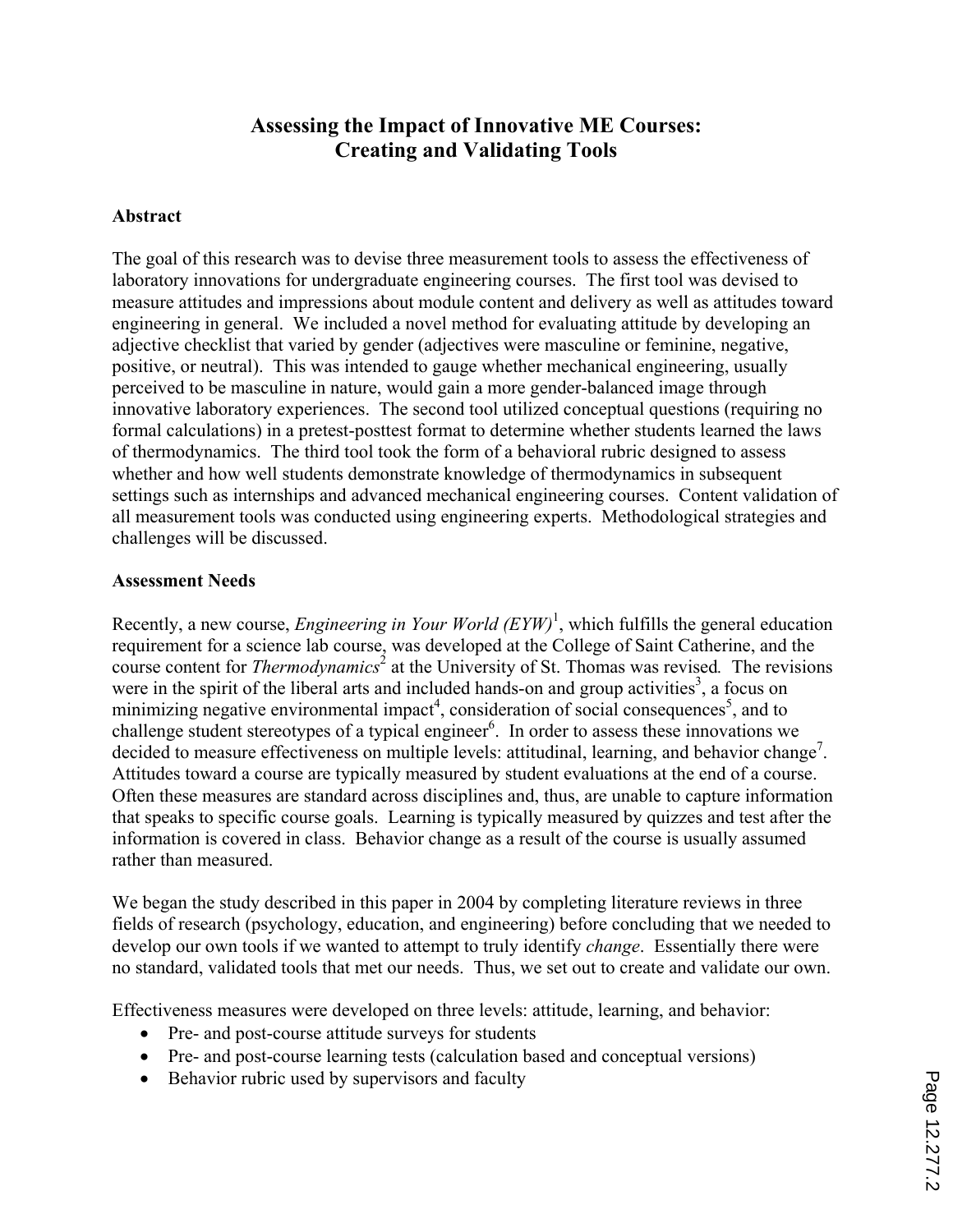### **Assessing Attitudes**

*Attitudinal criteria* measure student impressions about course content and delivery. This level of measurement assesses students' comfort level, whether they understood the material, and whether they plan to use the material in the future. Feedback from this type of measurement can be used to modify course content or presentation if necessary. More importantly for our project, this information was critical for determining whether students' stereotypes of engineering existed, changed, and if so, how they changed. To observe attitudinal change, one can compare pre- and post- responses among students completing each course. Also, one can contrast participants' responses to a similar comparison group, in our case, students taking other laboratory science courses (such as biology and physics).

We initially scanned the literature (psychology, education, and engineering) and the internet for attitudinal surveys and questions relevant to engineering knowledge, skills, and abilities. We were not able to find materials both relevant to the specific course content and that have shown sufficient reliability and validity. Thus, we developed our own attitudinal measures (see Appendix A). We began the survey with an open-ended question asking for adjectives that would describe an engineer for the purpose of obtaining attitudes free of any specific prompting. Then, students were asked how familiar/comfortable they were with aspects of the course delineated in the syllabus (for Thermodynamics) or based on guidelines from the International Technological Education Association (for *EYW*). An innovative feature of this tool is an adjective checklist that we generated to include masculine, feminine, and gender neutral terms to describe careers. Students were asked to select adjectives that they think describe engineering. Our hypothesis was that more feminine adjectives will be generated and selected after experiencing the innovative, team-oriented labs.

## **Development of Gender-stereotyped Adjective List**

In order to measure students' perceptions of Engineering as masculine, feminine, or gender neutral, as well as positive, negative, or neutral, we made a list of adjectives which students use to describe engineering before and after they take each course.

The first step in constructing an appropriate list of adjectives was to search for fitting terms in journal articles. Key words such as "gender stereotypes" were used to conduct these searches. Another means of finding appropriate adjectives was through the university's Career Center. There were many books about how to achieve a quality education and what skills employers were looking for in employees. All applicable adjectives were written down to form a large list.

Once articles with relevant terms were scoured, the adjectives were combined into a master list. From the master, we took out words that were not relevant to careers, edited some terms to make them more understandable, and added a few relevant terms we thought of ourselves. At this point, the master list contained about 250 adjectives.

The list was then given to the Psychology Research Network. The Network was made up of faculty and junior and senior Psychology majors. They evaluated each term as masculine,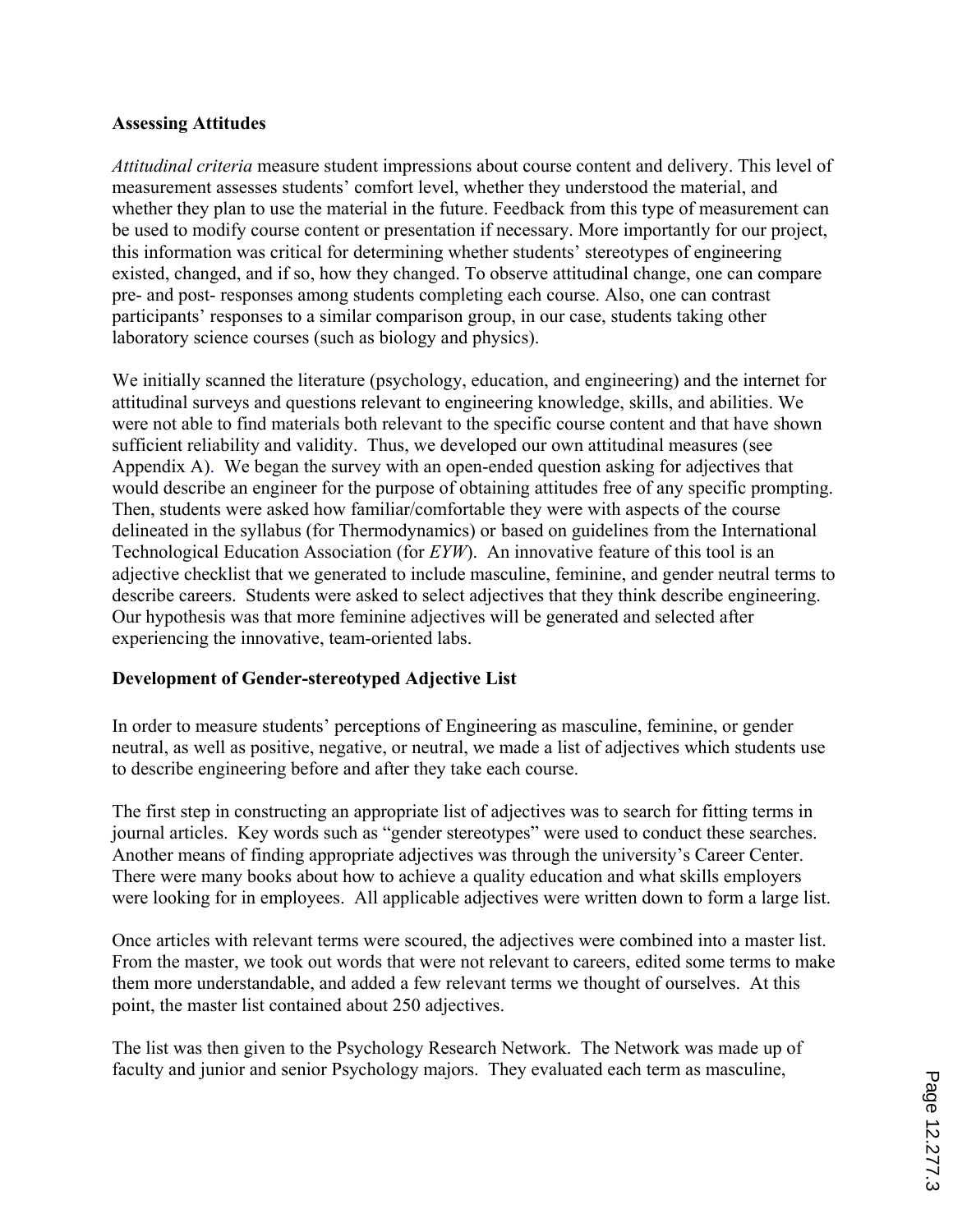feminine, or gender neutral, as well as positive, negative, or neutral. They also crossed out terms which were unfamiliar to them.

Next, the lists were analyzed and adjectives were classified according to majority judgment. There were nine people present at the Psychology Research Network the day of the evaluation, so when analyzing the data, we focused on only the terms that had a five or more person consensus. Any terms that were considered neutral by majority, words that three or more people marked as unfamiliar, and words with less than a five person consensus in either direction were discarded. From there, four master lists were made; positive female terms, positive male terms, negative female terms, and negative male terms. They were listed in order of majority agreement, nine being the highest, and five being the lowest. Interestingly, the positive female terms were most often agreed upon. From there, our research team decided on how many terms off the master lists should be used, focusing on the terms highest on the lists for a total of 34 adjectives (see Table 1).

| <b>Masculine</b> | Feminine    | <b>Neutral</b> |
|------------------|-------------|----------------|
| negative         | negative    | negative       |
| authoritative    | anxious     | anti-social    |
| dangerous        | dependent   | isolated       |
| dominant         | submissive  | stressful      |
| macho            | weak        | tedious        |
|                  |             |                |
| positive         | positive    | positive       |
| adventurous      | caring      | ambitious      |
| enterprising     | cooperative | assertive      |
| strategic        | independent | committed      |
| strong           | intuitive   | credible       |
|                  |             | determined     |
|                  |             | diligent       |
|                  |             | disciplined    |
|                  |             | ethical        |
|                  |             | initiative     |
|                  |             | innovative     |
|                  |             | intellectual   |
|                  |             | inventive      |
|                  |             | professional   |
|                  |             | successful     |

**Table 1: Final List of Adjectives Used in Checklist**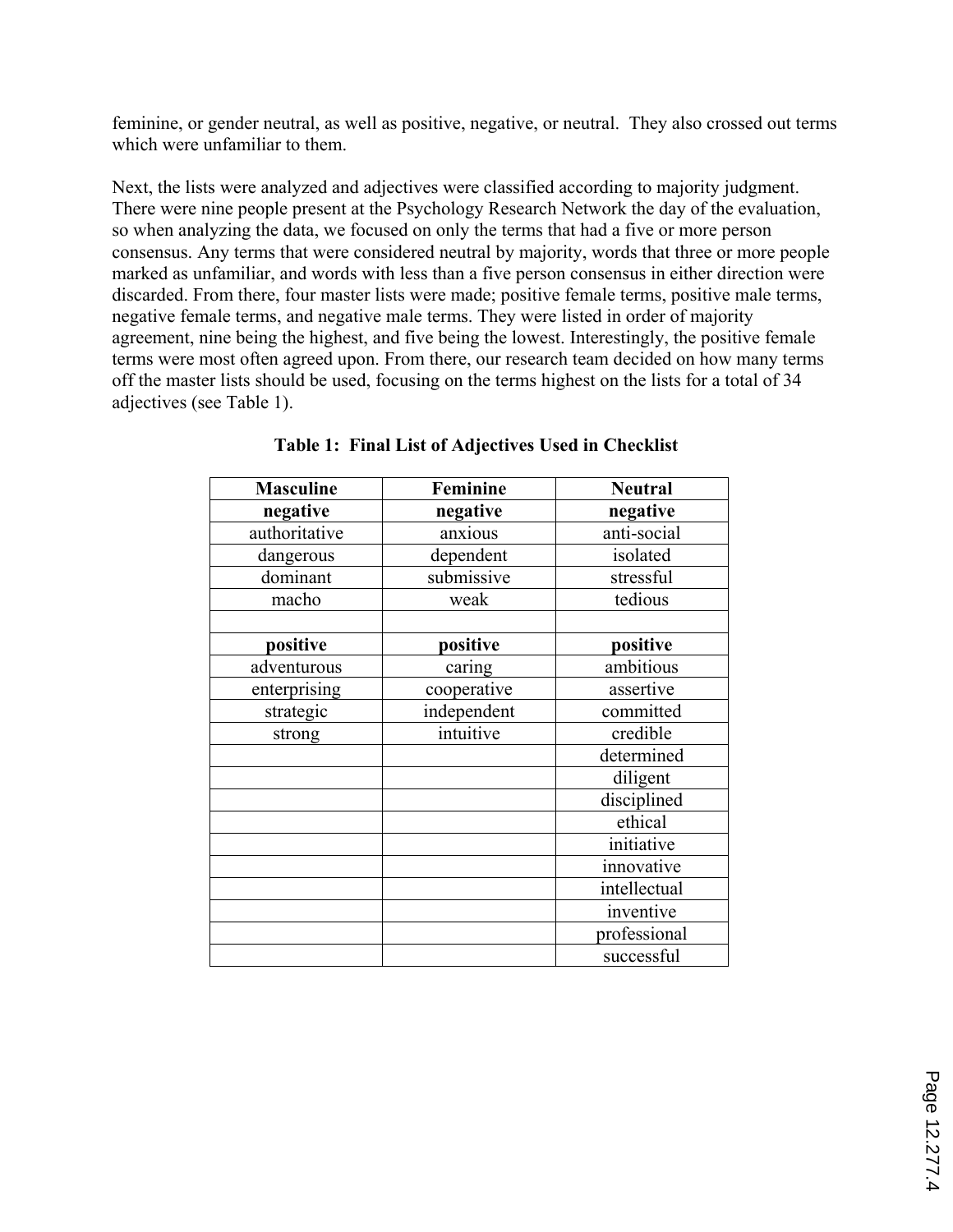### **Assessing Learning**

One critical step is to determine whether students have learned course material. *Learning criteria* measure the cognitive impact of a course. Students respond to questions about content before and after course completion. If courses are effective, post-course knowledge, skills, and abilities should increase from the pre-course baseline. Additionally, participant performance can be compared to that of students who have taken the comparable core courses such as physics, determining similarities and differences in understanding key engineering concepts (e.g., the first and second laws of thermodynamics).

## **Development of Learning Measures**

For the *EYW* course, the Engineering GRE was reviewed to create the learning test. The first criterion was that questions needed to be conceptual in nature, so factual and computational questions were eliminated. The remaining questions ( $n = 80$ ) were placed on index cards for sorting.

Three practicing engineers (either university faculty or practitioners) were utilized as experts to generate relevant test questions. They provided data in person via individual interviews. First, practitioners were shown syllabi for each class. Then the experts were asked to sort the stack of potential questions. During sorting, each question was evaluated first for its relevance based on content of course syllabi. Items were kept if experts unanimously agreed that they were relevant. Next, questions were sorted according to topic based again on unanimous agreement. Third, questions were sorted within topic in terms of difficulty (easy, moderate, and difficult). This three-step method resulted in a final version consisting of five questions (load, pulleys, rotation, compressors, etc.).

For the Thermodynamics course, several commonly available teaching and evaluation resources were scoured for conceptual questions. However, most questions required calculations such that students would be unlikely to complete the questions during a pretest even if they intuitively understood the underlying concepts. Thus, we utilized a set of conceptual questions (See Appendix B) and compared students' scores to the course professor's final exam to determine construct validity (students doing better on professor's final will also do better on the conceptual test).

#### **Assessing Behavior**

*Behavior criteria* measure whether students can use acquired knowledge, skills, and abilities outside of the classroom setting. Ordinarily, one obtains this type of information from people in a supervisory role (managers in an internship, professors in an advanced course). Since there is no systematic subsequent course or activity to use for follow up, we attempted to track students individually to determine whether and how they use learned knowledge, skills, and abilities in other situations (e.g., courses, internships, decision-making).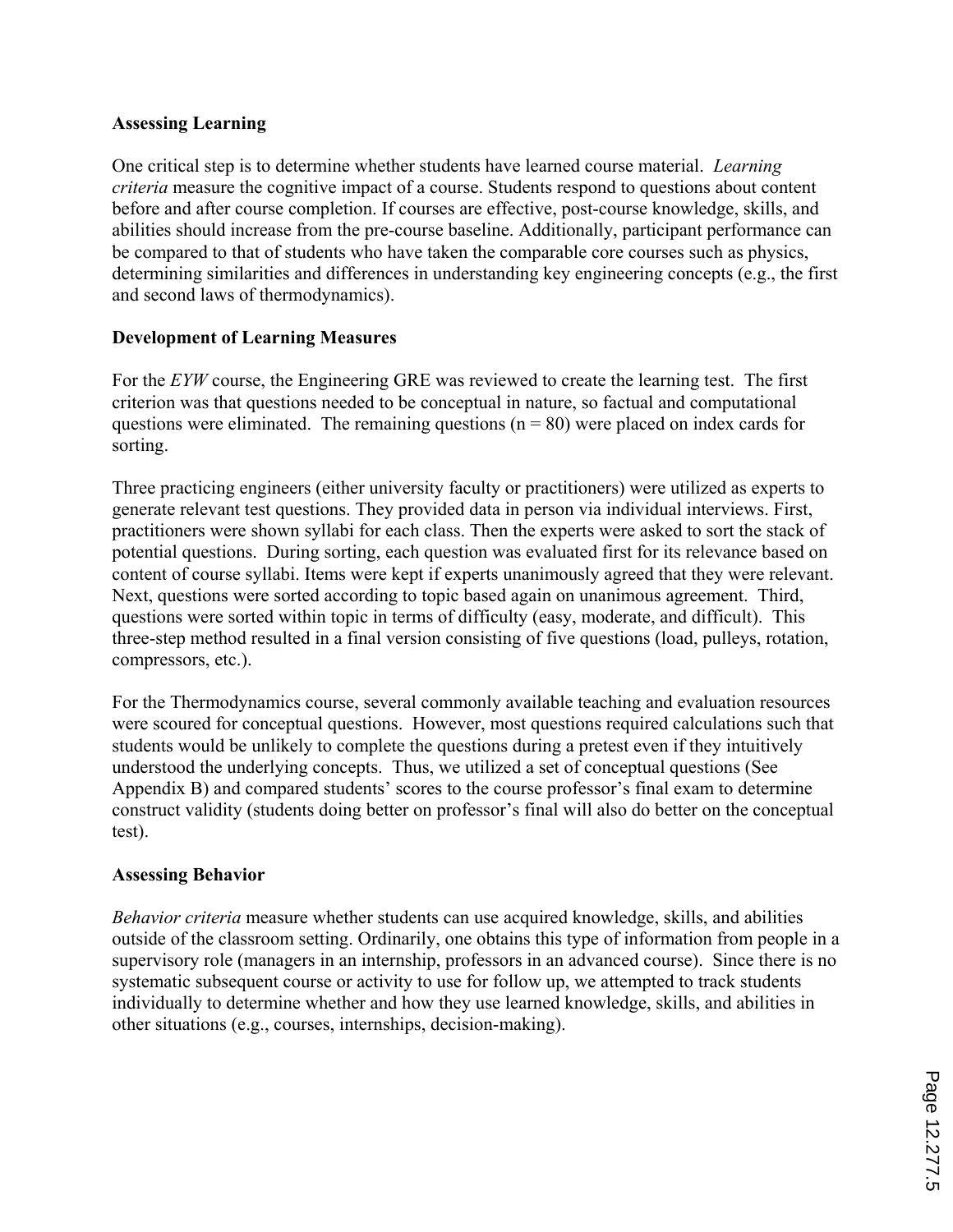### **Development of Behavior Rubric**

We designed a behavior rubric based on ABET outcome criteria (Apply knowledge of Math, Science and Engineering; Design and Conduct Experiments; Design a System, Component or Process; Function on Multidisciplinary Teams; Identify, Formulate and Solve Engineering Problems; Professional and Ethical Responsibility; Communicate Effectively; Understand Global and Societal Impact of Engineering; Lifelong Learning; Knowledge of Contemporary Issues; and Use Techniques, Skills and Modern Engineering Tools). We crossed these criteria with evaluation categories (poor, competent, exceptional). For self-assessment, several categories were added to evaluate the extent that *Thermodynamics* and *EYW* had influenced their abilities, and to provide examples of how they used these skills in their internship, advanced courses, etc.

Four engineers (either university faculty or practitioners) were utilized as experts. Individually they were asked to develop examples of behaviors that would represent poor, competent, and exceptional levels of each ABET criterion (See Appendix C).

#### **Results for Attitude Assessment**

*Familiarity.* Checklists of course concepts were analyzed to determine whether students believed they increased their familiarity with mechanical engineering.

For Thermodynamics we generated a list of topics that students were to learn during the course of the semester. This list included: turbines, nozzles, compressors, pumps, vapor systems, combustion, refrigeration, heat pumps, ideal gasses, math concepts of integrals and differentials, physics concept of work, physics concept of energy, physics concept of heat, physics concept of closed systems, physics concept of open systems, physics concept of cycles, physics concept of enthalpy, physics concept of entropy, finding and using thermo-physical data, and contemporary issues governing energy conversion.

A comparison of pre- and post-course familiarity with these topics (using single-sample t-tests of difference scores) demonstrates significant increase in self-reported familiarity for all topics except for math concepts of integrals and differentials, the physics concept of work, and the physics concept of energy. Table 2 presents the t-test results and Figure 1 presents the pretest and posttest means.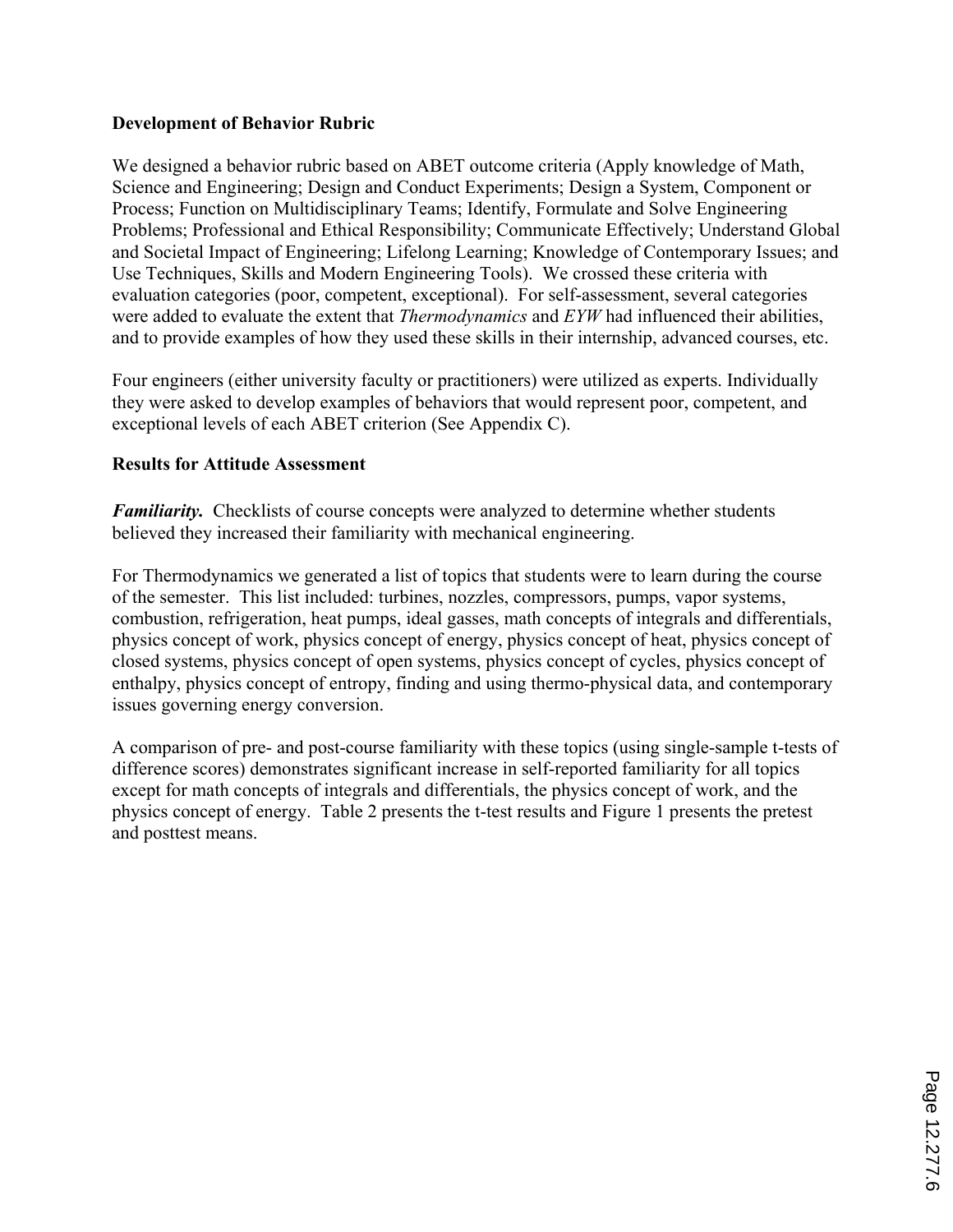|                                                                                 | Test Value = $0$ |      |                 |            |                         |                   |
|---------------------------------------------------------------------------------|------------------|------|-----------------|------------|-------------------------|-------------------|
|                                                                                 |                  | Mean |                 |            | 95% Confidence Interval |                   |
|                                                                                 | $\mathbf t$      | df   | Sig. (2-tailed) | Difference |                         | of the Difference |
|                                                                                 |                  |      |                 |            | Lower                   | Upper             |
| <b>TURBINES</b>                                                                 | 11.250           | 22   | 0.000           | 2.2609     | 1.8441                  | 2.6776            |
| <b>NOZZLES</b>                                                                  | 10.079           | 22   | 0.000           | 2.1304     | 1.6921                  | 2.5688            |
| <b>COMPRESSORS</b>                                                              | 9.211            | 22   | 0.000           | 1.9130     | 1.4823                  | 2.3438            |
| <b>PUMPS</b>                                                                    | 9.529            | 22   | 0.000           |            | 1.2246                  | 1.9059            |
| <b>VAPOR SYSTEMS</b>                                                            | 7.895            | 22   | 0.000           | 1.5652     | 1.6349                  | 2.7998            |
| <b>COMBUSTION</b>                                                               |                  |      |                 | 2.2174     |                         |                   |
| <b>REFRIGERATION</b>                                                            | 4.041            | 22   | 0.001           | 0.9130     | 0.4445                  | 1.3816            |
|                                                                                 | 8.200            | 22   | 0.000           | 1.7826     | 1.3318                  | 2.2335            |
| <b>HEAT PUMPS</b>                                                               | 16.045           | 22   | 0.000           | 2.4348     | 2.1201                  | 2.7495            |
| <b>IDEAL GAS</b>                                                                | 5.380            | 22   | 0.000           | 1.2174     | 0.7481                  | 1.6867            |
| <b>MATH CONCEPTS</b><br>OF INTEGRALS &<br><b>DIFFERENTIALS</b>                  | 0.419            | 22   | 0.680           | 0.0870     | $-0.3438$               | 0.5177            |
| PHYSICS CONCEPT<br><b>OF WORK</b>                                               | 1.226            | 22   | 0.233           | 0.2174     | $-0.1504$               | 0.5852            |
| PHYSICS CONCEPT<br>OF ENERGY                                                    | 1.298            | 22   | 0.208           | 0.2609     | $-0.1559$               | 0.6776            |
| <b>PHYSICS</b><br><b>CONCEPTS OF</b><br><b>HEAT</b>                             | 3.678            | 22   | 0.001           | 0.7391     | 0.3224                  | 1.1559            |
| <b>PHYSICS</b><br><b>CONCEPTS OF</b><br><b>CLOSED SYSTEMS</b><br><b>PHYSICS</b> | 6.292            | 22   | 0.000           | 1.3478     | 0.9036                  | 1.7921            |
| <b>CONCEPTS OF</b><br><b>OPEN SYSTEMS</b>                                       | 6.098            | 22   | 0.000           | 1.4783     | 0.9755                  | 1.9810            |
| <b>CYCLES</b>                                                                   | 6.287            | 21   | 0.000           | 1.8636     | 1.2472                  | 2.4801            |
| <b>ENTHALPY</b>                                                                 | 6.696            | 22   | 0.000           | 1.5652     | 1.0804                  | 2.0500            |
| <b>ENTROPY</b>                                                                  | 5.737            | 22   | 0.000           | 1.4348     | 0.9161                  | 1.9535            |
| <b>USING THERMO-</b><br>PHYSICAL DATA<br><b>CONTEMPORARY</b><br><b>ISSUES</b>   | 6.512            | 22   | 0.000           | 1.7826     | 1.2149                  | 2.3503            |
| <b>GOVERNING</b><br><b>ENERGY</b><br><b>CONVERSION</b>                          | 5.298            | 22.  | 0.000           | 1.5217     | 0.9261                  | 2.1174            |

# **Table 2: T-Test Results for Thermodynamic Concept Familiarity**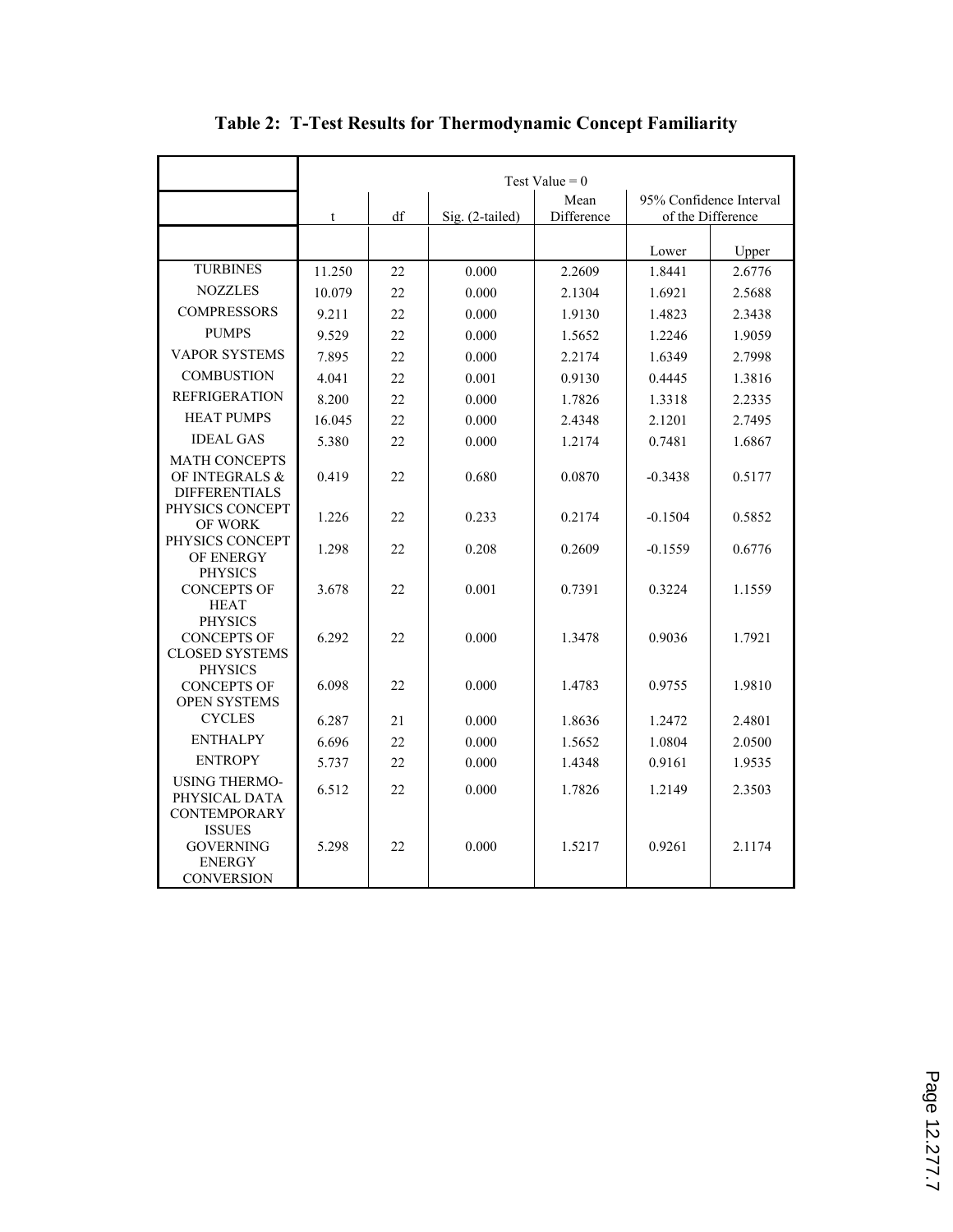

**Figure 1. Pretest-Posttest Comparison of Concept Familiarity** 



**Figure 1. Continued** 

For *EYW* we used the standard guidelines from the International Education Association (http://www.iteawww.org/TAA/Listing.htm) to evaluate the level of familiarity students have with the materials presented during the *EYW* course. These topics included free hand drawing, technical drawing, physics concepts (force, work, energy and power), hydraulics, pneumatics, electronics, structures (statics, compression, tension, and bending), mechanisms (springs, gears, and pulleys), constructing devices and structures from everyday materials, and material types and characteristics.

A Multivariate Analysis of Variance comparing pre- and post- course familiarity among *EYW*  students and their counterparts taking comparable biology and physics labs displayed significant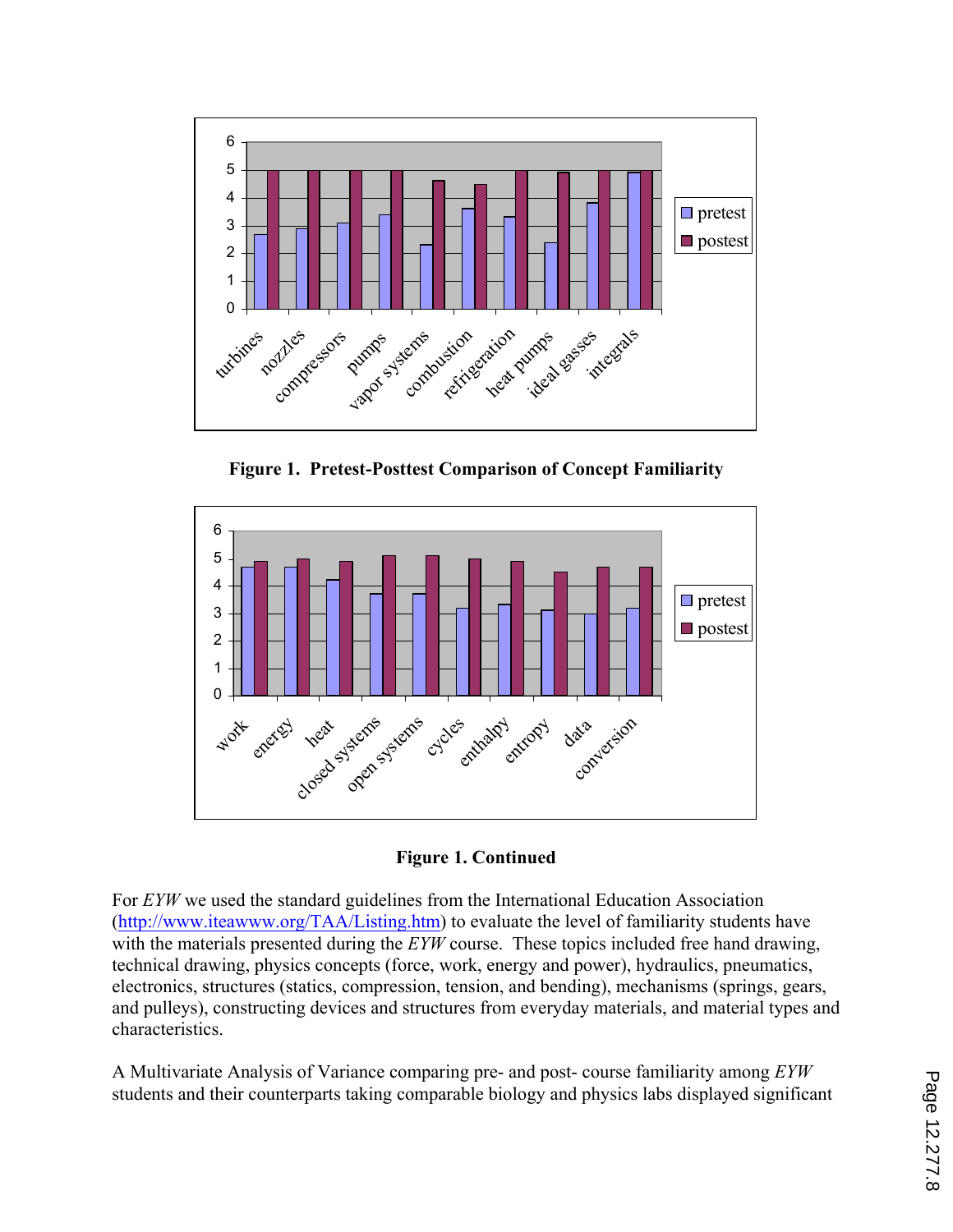difference by group and time. Specifically, *EYW* students consistently believed they were more familiar with topics after the course than at the beginning of the course. In comparison, there was no change from pre-course to post-course beliefs for biology students. Physics students displayed a comparable change on four of the ten topics (physics concepts, hydraulics, electronics, and mechanisms). In all cases, *EYW* students ended the course with the highest estimates of familiarity. Table 3 presents the MANOVA F-test results and Figure 2 presents the mean change in familiarity.

| Source         | Dependent Variable                                        | Type III Sum of Squares | df             | Mean Square | F      | Sig.  |
|----------------|-----------------------------------------------------------|-------------------------|----------------|-------------|--------|-------|
| <b>GROUP</b>   | freehand drawing                                          | 10.390                  | $\overline{2}$ | 5.195       | 4.308  | 0.016 |
|                | technical drawing                                         | 24.380                  | $\overline{2}$ | 12.190      | 11.588 | 0.000 |
|                | physics concepts of force,<br>work, energy, power         | 43.884                  | $\overline{2}$ | 21.942      | 29.691 | 0.000 |
|                | hydraulics                                                | 16.185                  | $\overline{2}$ | 8.092       | 9.107  | 0.000 |
|                | pneumatics                                                | 37.262                  | $\sqrt{2}$     | 18.631      | 19.408 | 0.000 |
|                | electronics                                               | 5.215                   | $\overline{2}$ | 2.608       | 3.592  | 0.031 |
|                | structures (statics,<br>compression, tension,<br>bending) | 59.628                  | $\overline{2}$ | 29.814      | 31.586 | 0.000 |
|                | mechanisms (springs,<br>gears, pulleys)                   | 20.605                  | $\overline{2}$ | 10.303      | 13.407 | 0.000 |
|                | devices and structures<br>from everyday materials         | 21.901                  | $\overline{2}$ | 10.951      | 11.277 | 0.000 |
|                | material types and<br>characteristics                     | 31.542                  | $\overline{2}$ | 15.771      | 18.124 | 0.000 |
| <b>VERSION</b> | freehand drawing                                          | 12.724                  | $\mathbf{1}$   | 12.724      | 10.551 | 0.002 |
|                | technical drawing                                         | 20.322                  | $\mathbf{1}$   | 20.322      | 19.318 | 0.000 |
|                | physics concepts of force,<br>work, energy, power         | 13.360                  | $\mathbf{1}$   | 13.360      | 18.079 | 0.000 |
|                | hydraulics                                                | 26.925                  | $\mathbf{1}$   | 26.925      | 30.301 | 0.000 |
|                | pneumatics                                                | 35.796                  | $\mathbf{1}$   | 35.796      | 37.290 | 0.000 |
|                | electronics                                               | 9.623                   | $\mathbf{1}$   | 9.623       | 13.254 | 0.000 |

### **Table 3: Multivariate Analysis of Variance of Concept Familiarity by Group (EYW, Physics and Biology), Version (Pretest-Posttest) and the Group by Version (Group\*Version) Interaction.**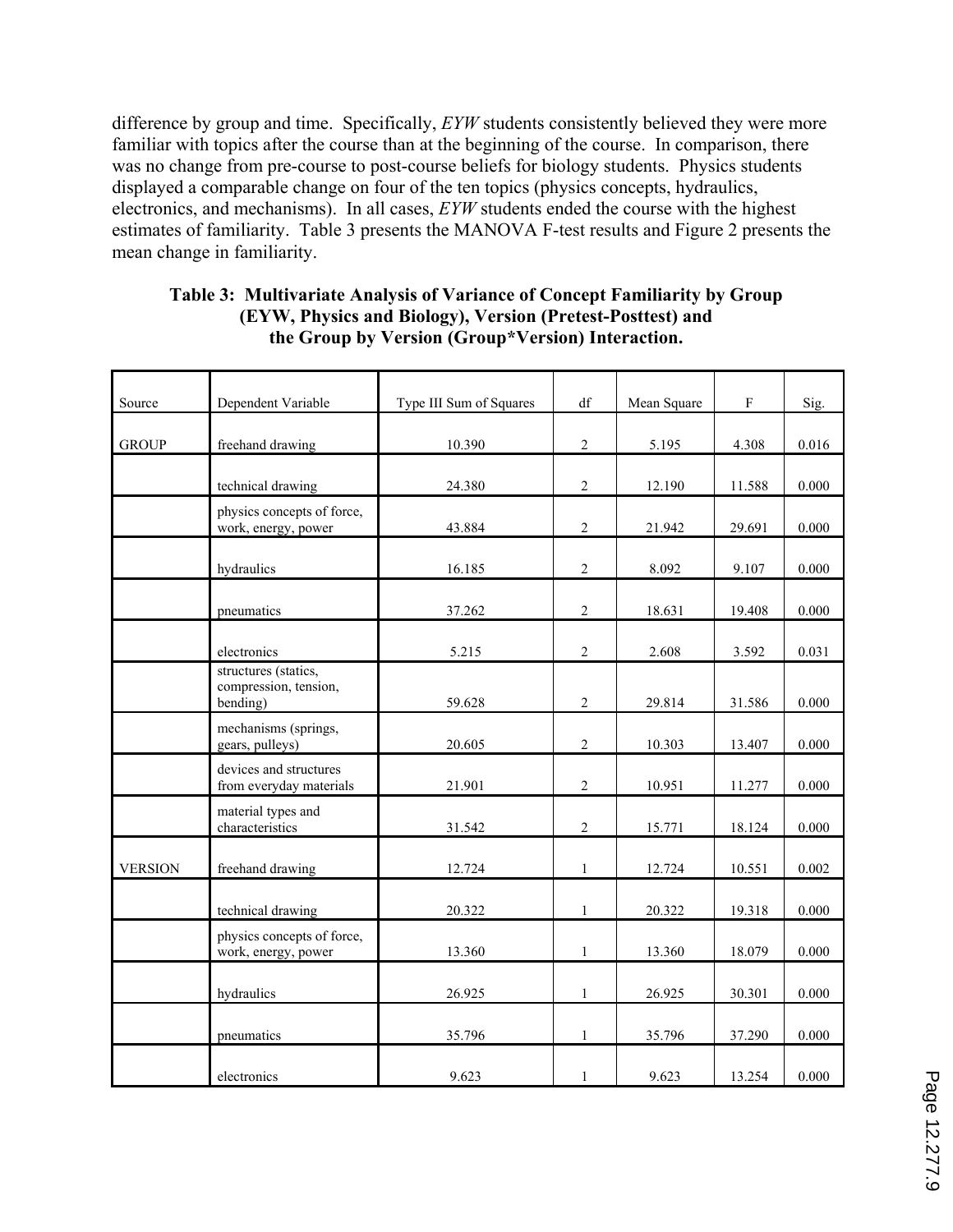|                           | structures (statics,<br>compression, tension,<br>bending) | 8.052  | 1              | 8.052  | 8.531  | 0.004 |
|---------------------------|-----------------------------------------------------------|--------|----------------|--------|--------|-------|
|                           | mechanisms (springs,<br>gears, pulleys)                   | 11.593 | $\mathbf{1}$   | 11.593 | 15.087 | 0.000 |
|                           | devices and structures<br>from everyday materials         | 8.513  | $\mathbf{1}$   | 8.513  | 8.767  | 0.004 |
|                           | material types and<br>characteristics                     | 8.229  | $\mathbf{1}$   | 8.229  | 9.457  | 0.003 |
| GROUP *<br><b>VERSION</b> | freehand drawing                                          | 4.723  | 2              | 2.362  | 1.958  | 0.146 |
|                           | technical drawing                                         | 9.985  | 2              | 4.993  | 4.746  | 0.011 |
|                           | physics concepts of force,<br>work, energy, power         | 11.328 | $\overline{c}$ | 5.664  | 7.664  | 0.001 |
|                           | hydraulics                                                | 31.164 | 2              | 15.582 | 17.536 | 0.000 |
|                           | pneumatics                                                | 36.793 | $\overline{2}$ | 18.397 | 19.164 | 0.000 |
|                           | electronics                                               | 9.612  | 2              | 4.806  | 6.620  | 0.002 |
|                           | structures (statics,<br>compression, tension,<br>bending) | 3.451  | $\overline{2}$ | 1.725  | 1.828  | 0.166 |
|                           | mechanisms (springs,<br>gears, pulleys)                   | 4.021  | $\overline{2}$ | 2.011  | 2.616  | 0.078 |
|                           | devices and structures<br>from everyday materials         | 12.873 | 2              | 6.437  | 6.628  | 0.002 |
|                           | material types and<br>characteristics                     | 5.425  | $\overline{c}$ | 2.713  | 3.117  | 0.048 |



**Figure 2. Pretest-Posttest Change in Concept Familiarity for EYW, Physics, and Biology Lab Courses**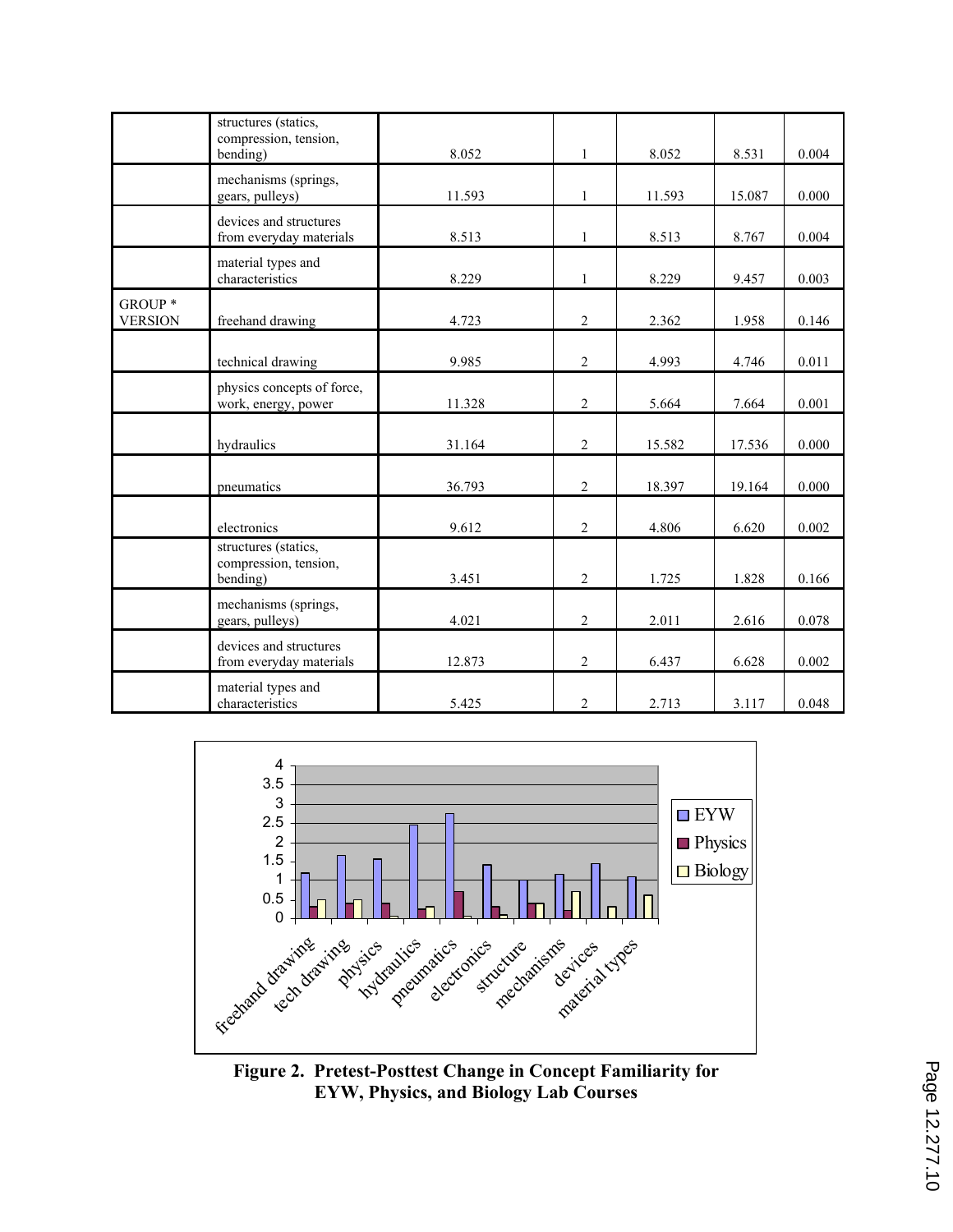*Adjective checklist.* A 34-item adjective checklist containing 18 neutral, 8 masculine, and 8 feminine terms was analyzed to note presence and potential change of stereotypes toward engineering.

We compared adjectives circled by thermodynamics students to those circled by General Psychology students. As expected, a between subjects ANOVA indicated that psychology students ( $M = 1.33$ ,  $SD = 0.97$ ) circled significantly fewer female adjectives than the engineering students (M = 2.31, SD = 1.26), F (2, 87) = 4.12, p < 0.05. This replicates previous findings about engineering stereotypes often held by outsiders. Specifically, engineering is often perceived as a masculine field. There was no difference between pre-course and post-course  $(M = 2.07, SD = 1.44)$  perceptions of femininity among engineers.

We compared adjectives circled by *EYW* students to those circled by students in comparable biology and physics labs both at the beginning and the end of the courses. A multivariate Analysis of Variance indicated that there were no significant pre to post course differences in feminine terms circled, F  $(1, 109)$  < 1, or masculine terms circled, F  $(1, 109)$  < 1. Likewise, there were no differences between courses in the number of feminine terms circled, F (2, 109) = 1.58, p < 0.05, or masculine terms circled, F (2, 109) = 2.56, p < 0.05.

*Interest.* Students interest was measured through the question, 'My experience in this course has increased/decreased/maintained my interest in engineering."

Students indicated that the thermodynamics course maintained (57%) or increased (30%) their interest in engineering. Anecdotally, this seems quite good for a thermodynamics course! Students indicated that the *EYW* course increased (78%) or maintained (17%) their previous level of interest in engineering. We compared this result to responses from students in comparable lab courses in physics, for which 31% of students indicated an increased interest in engineering, and biology, for which no students indicated an increased interest in engineering. A chi-square analysis indicated that this is a significant difference in outcomes,  $\bar{X}^2(4) = 17.5$ , p< 0.05 (see Figure 3).



**Figure 3. Engineering Interest Levels among Students in Thermodynamics, EYW, Physics, and Biology Lab Courses**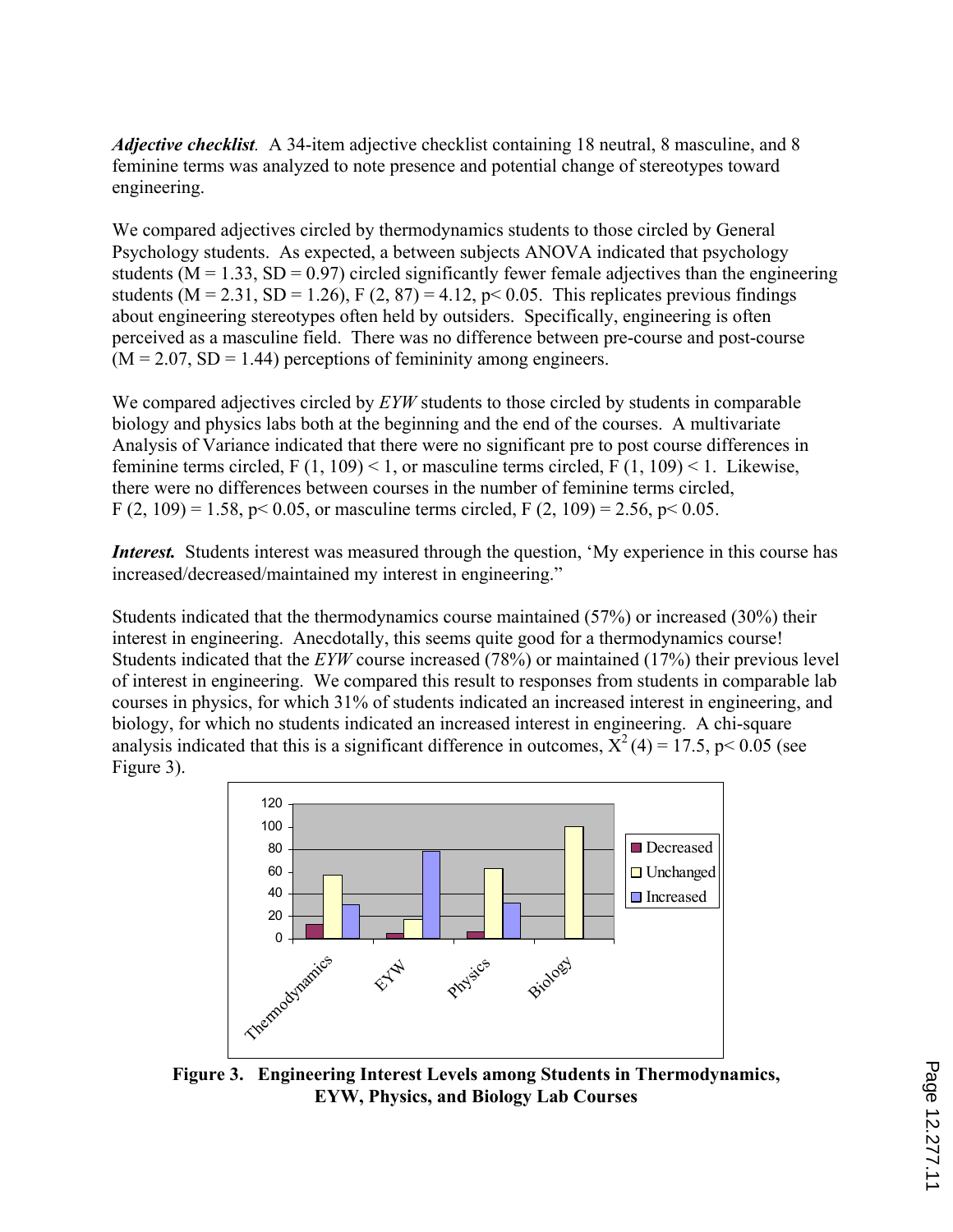## **Results for Conceptual Learning Tool**

*Conceptual vs. final exam comparison.* We compared Thermodynamics student performance on the conceptual questions to their performance on a calculation-based final exam to determine whether the two different approaches were predictive of each other (i.e., concurrent criterionrelated validity). A significant correlation between the two,  $r = 0.46$ ,  $N = 45$ ,  $p < 0.05$ , indicates that, indeed, students who performed well on the calculation-oriented exam also performed well on the conceptual exam (see Figure 4). While the two tests are not necessarily measuring the same thing, this is one piece of evidence supporting the use of conceptual questions as a proxy when knowledge of formulas is not required. This creates a fairer pretest, as students might 'get it' intuitively, without knowing the formal mathematical means for deriving answers.





*Sex differences.* Independent samples t-tests indicated that there were no differences between men ( $M = 13.06$ ,  $SD = 2.67$ ) and women ( $M = 12.82$ ,  $SD = 2.52$ ) in performance on the conceptual test t  $(43) = 0.26$ ,  $p > 0.05$ . Neither was there a difference between men  $(M = 18.4, SD = 4.02)$  and women  $(M = 19.09, SD = 4.83)$  on the calculation-based final exam,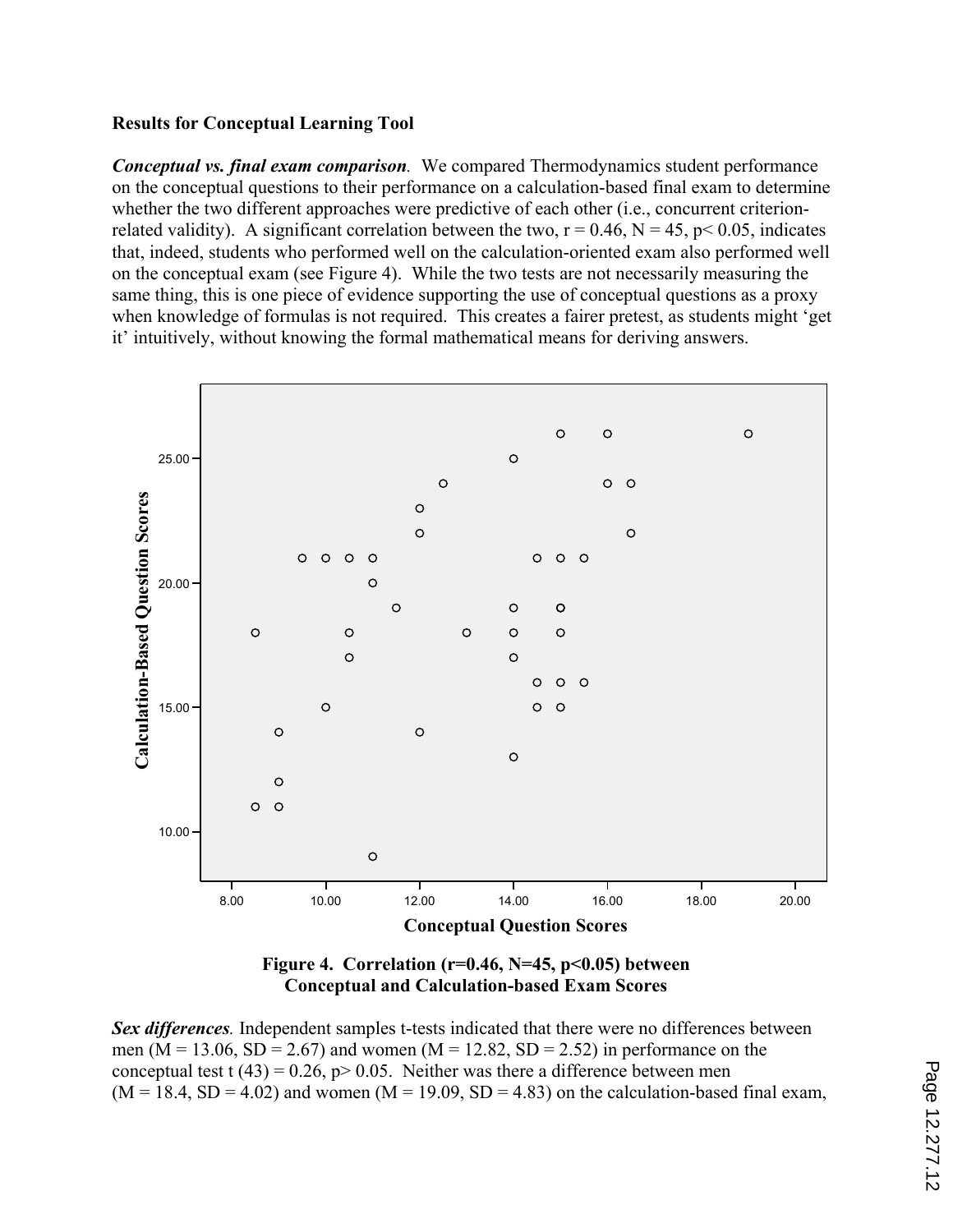t (44) = -0.47, p > 0.05. This suggests that women understood as well as men by the end of the thermodynamics course. One caveat is that the small sample size minimized the power, which is the ability to find differences between groups. In order to add power to our analyses we will continue to collect data in future semesters. The data in this paper are representative of 3 semesters or approximately 65 students.

*Comparison of lab sections (engine v. refrigeration) and projects.* We hypothesized that the more hands-on experience students had with a topic, the better they would perform on questions targeting that topic. However, before conducting analyses of specific questions, we analyzed some general results to check for confounds. To provide some background, thermodynamics was structured as a lecture plus a lab. There were two different lecture sections and three laboratory sections. The three labs did not correspond to particular lecture sections. Lab sections were randomly assigned projects (two included refrigeration, solar, and turbine projects, the third contained engine projects only). To sort out the various influences of lecture section, laboratory assignment, and project, a regression analysis was performed with lecture, lab and project as predictors and overall test performance as the criterion. Regressions for conceptual and calculation-based tests were non-significant. This suggests that one lecture was no better than the other and that neither labs nor projects specifically affected overall understanding of thermodynamics.

The problem with overall measures is that they hide trade-offs such that one student may get all the engine-related questions correct but not the refrigeration questions, another student could do the opposite, and they could potentially end up with the same score. Thus, we separated the engine questions from the refrigeration questions and reran the statistics. An independent samples t-tests for differences by sex was not significant for refrigeration questions,  $t(43) = -0.24$ ,  $p > 0.05$ , or engine questions,  $t(43) = -0.12$ ,  $p > 0.05$ . An independent samples ttests for the lecture sections was also non-significant for refrigeration questions,  $t(43) = 0.42$ ,  $p > 0.05$ , and engine questions, t (43) = -0.6,  $p > 0.05$ . A multivariate Analysis of Variance indicated no significant differences by lab section for refrigeration questions  $F(1, 38) < 1$ , and engine questions,  $F(1, 38) < 1$ . Another multivariate Analysis of Variance indicated no significant differences by project for refrigeration questions  $F(3, 38) < 1$ , and engine questions,  $F(3, 38) < 1.$ 

Based on the various analyses, it appears that there are no content-specific changes in knowledge based on specific laboratory or project experiences. These results failed to support our hypotheses. However, again it is possible that the low level of power due to small numbers in each lab or project did not allow us to pick up true differences.

*Pre-post comparison.* The 10 *EYW* students for which we had both pre and post data indicated a significant improvement on the learning test between pre and post testing. Specifically, a repeated measures t-test showed that posttest scores  $(M = 1.91, SD = 1.14)$  exceeded pretest scores (M = 1.09, SD = 0.94) by an average of almost one question, t (10) = -2.76, p < 0.05.

*Comparison to bio/physics.* Physics students  $(N = 20)$  began the semester with a significant advantage of almost one question ( $M = 1.95$ ,  $SD = 0.94$ ) over *EYW* students ( $N = 19$ ;  $M = 1.16$ ,  $SD = 1.01$ ) on the learning pretest, F (2, 66) = 3.21, p< 0.05. Biology students (N = 30) were in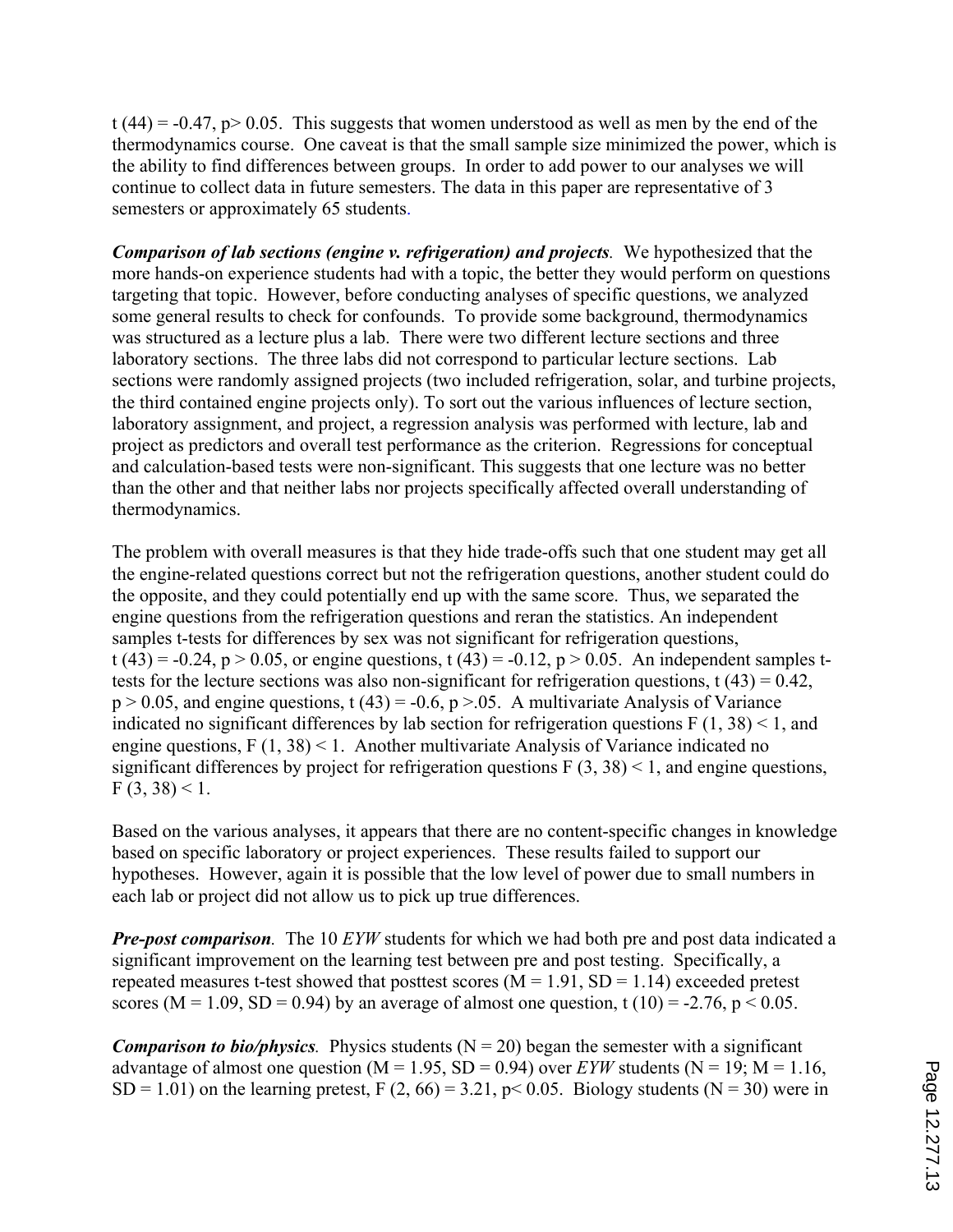between in terms of pretest performance ( $M = 1.53$ ,  $SD = 0.97$ ). A comparison of posttest score indicated that no differences existed between groups at the end of the semester,  $F(2, 43) = 0.18$ , p> 0.05. Table 4 and Figure 5 present the group means and standard deviations.

|                        | N  | Means | <b>Standard Deviations</b> |
|------------------------|----|-------|----------------------------|
| <b>Pretest Scores</b>  |    |       |                            |
| <b>EYW</b>             | 19 | 1.16  | 1.01                       |
| <b>Biology</b>         | 30 | 1.53  | 0.97                       |
| Physics                | 20 | 1.95  | 0.94                       |
|                        |    |       |                            |
| <b>Posttest Scores</b> |    |       |                            |
| <b>EYW</b>             | 16 | 1.81  | 1.11                       |
| <b>Biology</b>         | 13 | 1.69  | 1.25                       |
| Physics                | 7  | 1.94  | 1.03                       |

**Table 4: Descriptive statistics for post-course learning test scores among Engineering in Your World, Biology, and Physics students** 



## **Figure 5. Mean Learning Exam Scores for Engineering in Your World (EYW), Biology and Physics Courses.**

## **Results for Behavior Rubric**

The tools have been developed, and we have spent two years attempting to obtain actual data. We attempted tracking student interns during the summer of 2005 and the fall of 2006. Three students responded. We contacted these students' internship supervisors to provide analysis of students' behavior during internships subsequent to taking the target courses. None returned the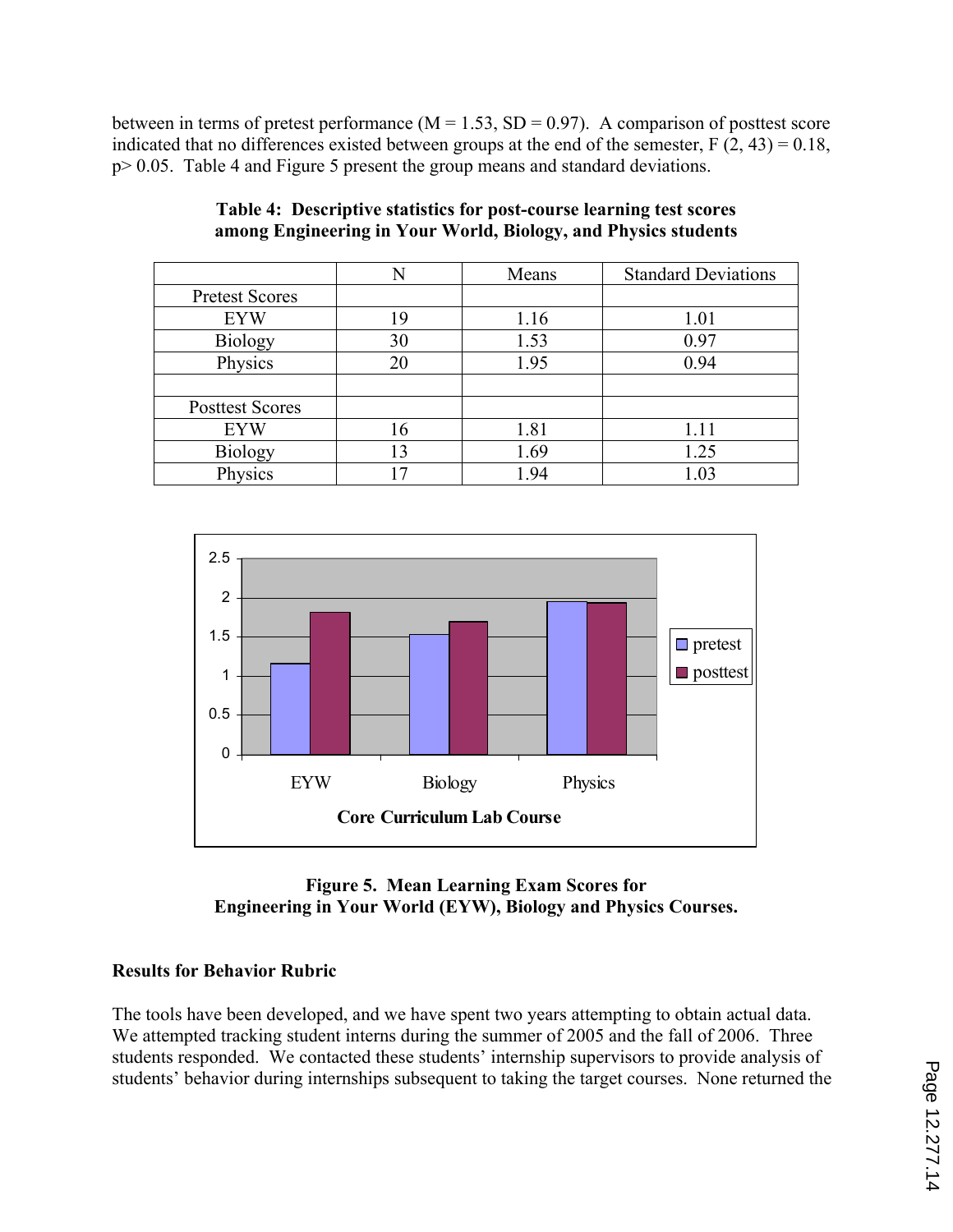completed rubric, despite repeated requests and reminders. It has become painfully clear that there is not a culture among engineering internship supervisors to provide this kind of information at this time. An alternative idea for determining whether learning transfers to actual behavior would be to ask faculty of advanced engineering courses to assess students' thermodynamics capabilities using this same rubric.

#### **Discussion**

We attempted to measure comfort with and attitudes toward engineering due to the target courses through three different means: familiarity assessment, adjective checklists, and a general interest question. The familiarity assessment and interest question effectively denoted variations among people with different science and engineering laboratory experiences. Fine-tuning the wording (e.g., focus on familiarity and leave out "comfort with" since students may be familiar with concepts but not comfortable with relevant calculations) may lead to even more clarity. While the adjective checklist did pick up on differences between students inside and outside of the natural sciences, the checklist was not sensitive enough to pick up on potential changes due to engineering curriculum. The checklist needs additional analysis and perhaps modification. It will be important to investigate the impact of increasing the proportion of masculine and feminine adjectives checked compared with neutral adjectives.

The difference in perception between psychology and engineering students supports the notion that a reason for a lack of interest in engineering is systemic, starting with pre-college students and their teachers, who either do not know what engineering is or who avoid it based on their *negative perception* of what engineering is about<sup>7</sup>.

In terms of learning, *EYW* students improved their scores slightly but significantly on the learning test. The other lab courses (physics, biology) that fulfill the same curricular requirement did not demonstrate the same improvement. Also, when compared to the other lab courses, *EYW* students began with slight but statistically significant lower scores but ended with comparable scores. This suggests that learning did occur among the *EYW* students and that several alternative explanations (such as historical events or academic maturation) have been eliminated.

Currently, a group of researchers are developing and validating conceptual measures focusing on frequently misunderstood concepts related to thermal and transport science<sup>9</sup> (e.g., energy vs. temperature, steady-state vs. equilibrium processes, rate vs. amount of transfer) and to mechanics and electric circuits<sup>10</sup>. Another conceptual tool that is still under construction but shows promise is the Thermodynamics Concepts Inventory<sup>11</sup>. These tools may be an effective supplement to the conceptual learning questions used in this project.

While we are pleased with the quality of the behavior rubric that we generated, we were disappointed with the disinterest in using it by both supervisors and graduates themselves. Perhaps a shift in normative behavior (behavior assessment becoming more common or accepted practice) needs to occur before people spend their time on this type of activity.

We believe our results support a three-pronged approach to assessing curricular effectiveness. Future research should expand the validation process. To test external validity, additional data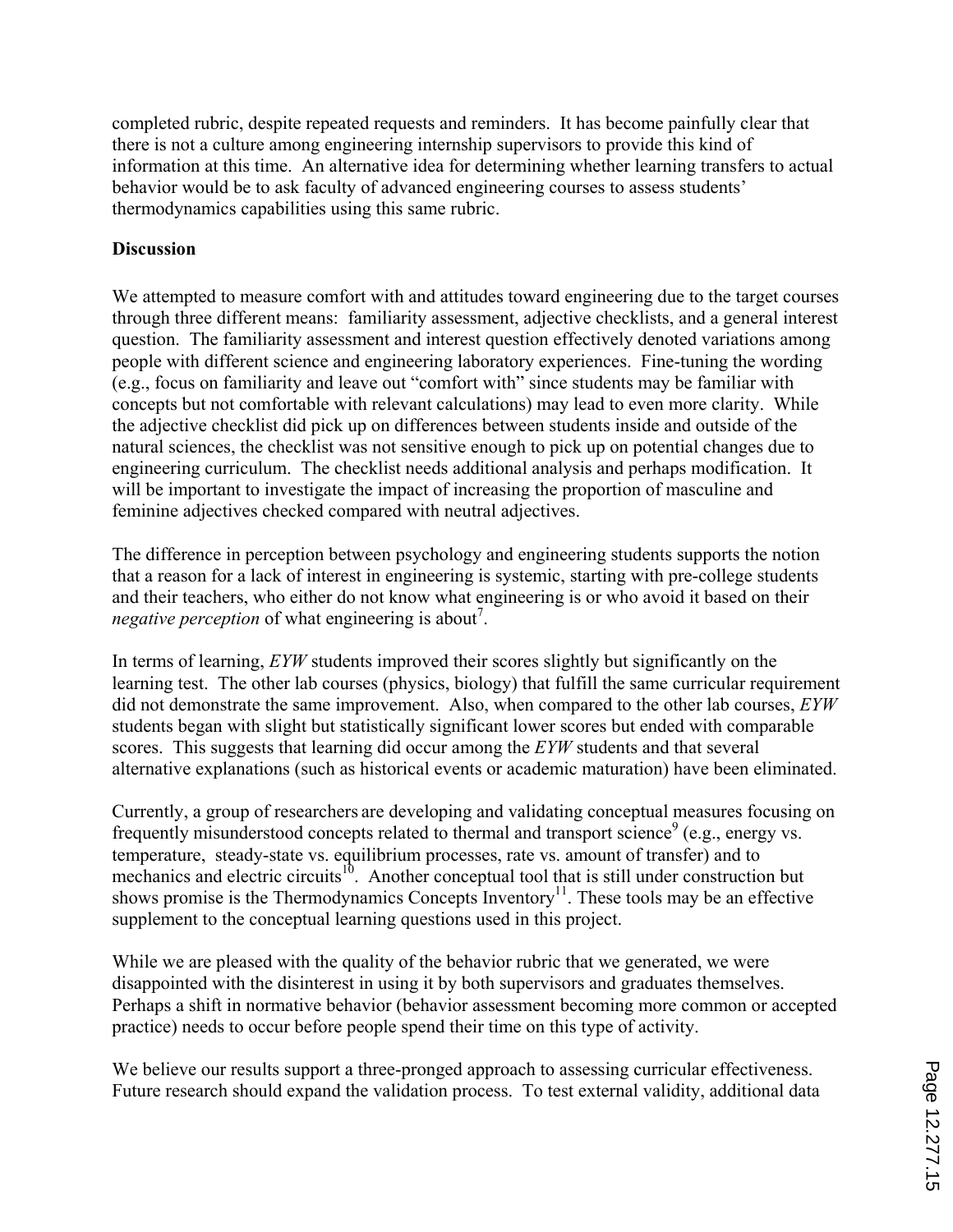collection should be attempted in various college and university settings. Internal consistency, construct validity and predictive validity of the measures should be tested as well.

#### **Acknowledgements**

The research underlying this curriculum was supported by the National Science Foundation under grant # ESI-0341897. The authors would like to thank Dr. Robert R. Davies for his willingness to share a favorite set of conceptual questions. We also thank Jenny Anderson, Lindsey Seim, Joanne Lawther, and Ashley Keller for their assistance in developing the grant assessment tools such as the learning tests, the attitude surveys, and behavior rubrics.

## **Bibliography**

- 1. Ng, Y. (2005). Taste of Engineering, Integrating Engineering into a Liberal Arts Institution*. Proceedings of the 2005 American Society for Engineering Education Annual Conference and Exposition, Session 2192.*
- 2. http://www.stkate.edu/~ysng/PROJECTS/METoo/index.html
- 3. Steadman, S., Dewey, B.R., Jacquot, R.G., & Marquard, P.J. (2001). Enhancement of an introductory computing course with experiential and cooperative learning. *Proceedings of the 2001 American Society for Engineering Education Annual Conference and Exposition, Session 3553.*
- 4. Beder, S. (1999). Beyond technicalities: Expanding engineering thinking. *Journal of Professional Issues in Engineering Education and Practice, 125*, 12-18.
- 5. Felder, R.M., Felder, G.N., & Dietz, E.J. (2002). The effects of personality type on engineering student performance and attitudes. *Journal of Engineering Education, 91*, 3-17.
- 6. Isaacs, B. (2001). Mystery of the Missing Women Engineers: A Solution. *Journal of Professional Issues in Engineering Education and Practice, 127*, 85-91.
- 7. Kirkpatrick, D.L. (1976). Evaluation of training. In R.L. Craig (Ed.) *Training and development handbook* (2nd ed.). New York: McGraw-Hill.
- 8. Schulenberg, J., Goldstein, A.E., & Vondracek, F.W. (1991). Gender differences in adolescents' career interests: Beyond main effects. *Journal of Research on Adolescence, 1*, 37-61.
- 9. Miller, R., Streveler, R.A., Olds, B.M., Chi, M.T.H, Nelson, M.A., & Geist, M.R. (2006). Misconceptions about Rate Processes: Preliminary Evidence for the Importance of Emergent Conceptual Schemas in Thermal and Transport Sciences*. Proceedings of the 2006 American Society for Engineering Education Annual Conference and Exposition, Session 1014.*
- 10. Streveler, R.A., Geist, M.R., Ammerman, R., Sulzbach, C., Miller, R., Olds, B.M., Nelson, M. (2006). Identifying and Investigating Difficult Concepts in Engineering Mechanics and Electric Circuits. *Proceedings of the 2006 American Society for Engineering Education Annual Conference and Exposition, Session* 1653
- 11. Midkiff, C., Litzinger, T., & Evans, D. Development Of Engineering Thermodynamics Concept Inventory Assessment Instruments.

http://www.foundationcoalition.org/home/keycomponents/concept/thermodynamics.html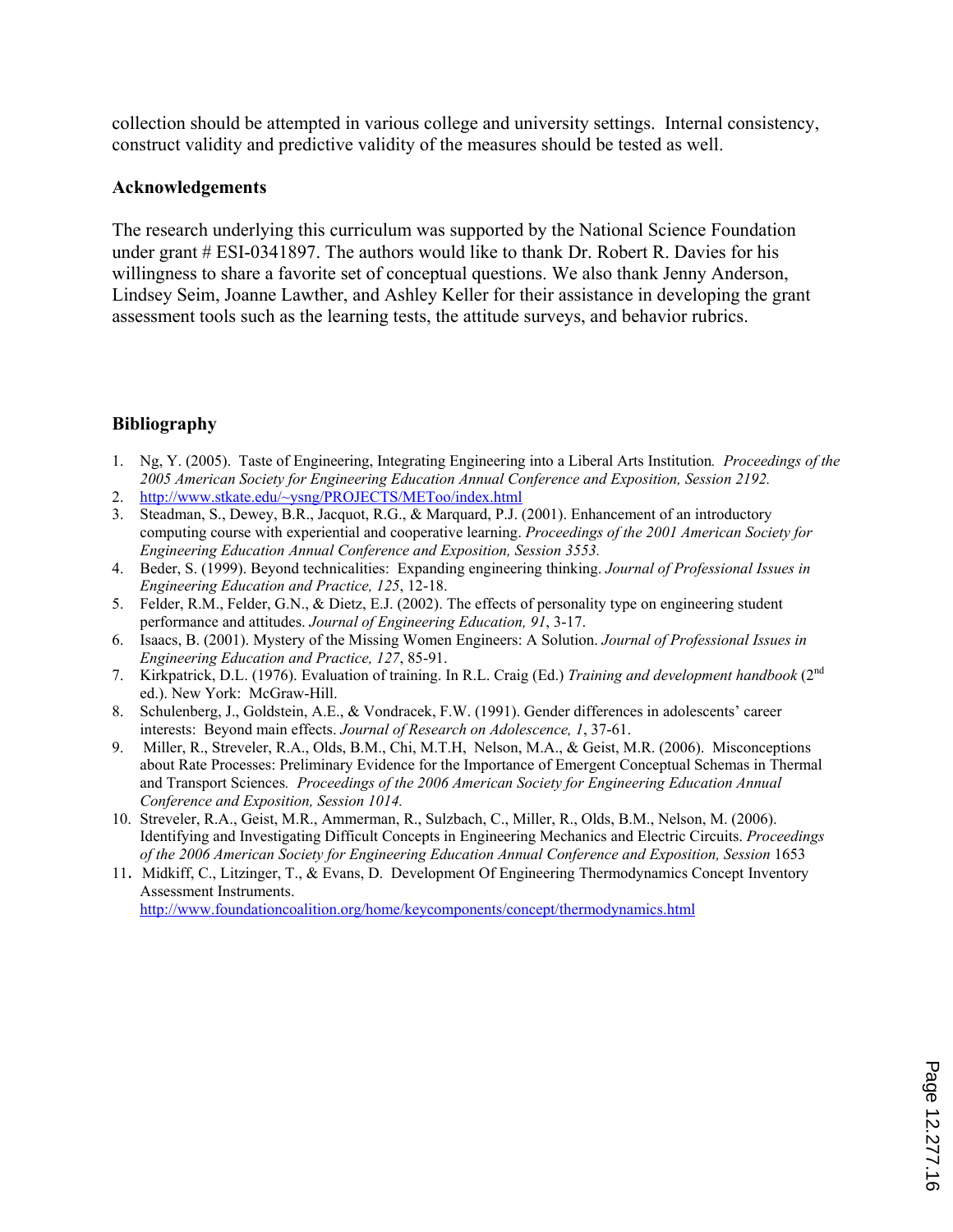# **Appendix A: Post-Course Attitudinal Measure for Thermodynamics**

List 5 adjectives you would use to describe an engineer.

Name 5 people who contributed to the technology we know today.

| My level of familiarity and comfort with<br>(check all that apply) | Never heard<br>ofit | Heard of it | Know what it<br>means | ability myself<br>Have some | Know how<br>eng'g relates | Expert at it |
|--------------------------------------------------------------------|---------------------|-------------|-----------------------|-----------------------------|---------------------------|--------------|
| Turbines                                                           |                     |             |                       |                             |                           |              |
| <b>Nozzles</b>                                                     |                     |             |                       |                             |                           |              |
| Compressors                                                        |                     |             |                       |                             |                           |              |
| Pumps                                                              |                     |             |                       |                             |                           |              |
| Vapor Systems                                                      |                     |             |                       |                             |                           |              |
| Combustion                                                         |                     |             |                       |                             |                           |              |
| Refrigeration                                                      |                     |             |                       |                             |                           |              |
| <b>Heat Pumps</b>                                                  |                     |             |                       |                             |                           |              |
| <b>Ideal Gasses</b>                                                |                     |             |                       |                             |                           |              |
| Math concepts of integrals and differentials                       |                     |             |                       |                             |                           |              |
| Physics concept of work                                            |                     |             |                       |                             |                           |              |
| Physics concept of energy                                          |                     |             |                       |                             |                           |              |
| Physics concept of heat                                            |                     |             |                       |                             |                           |              |
| Physics concept of closed systems                                  |                     |             |                       |                             |                           |              |
| Physics concept of open systems                                    |                     |             |                       |                             |                           |              |
| Physics concept of cycles                                          |                     |             |                       |                             |                           |              |
| Physics concept of enthalpy                                        |                     |             |                       |                             |                           |              |
| Physics concept of entropy                                         |                     |             |                       |                             |                           |              |
| Finding and using thermo-physical data                             |                     |             |                       |                             |                           |              |
| Contemporary issues governing energy conversion                    |                     |             |                       |                             |                           |              |

Please circle/highlight any adjectives below that you would use to describe an engineer:

| adventurous   | committed   | disciplined  | intellectual | stressful  |
|---------------|-------------|--------------|--------------|------------|
| ambitious     | cooperative | dominant     | intuitive    | strong     |
| anti-social   | credible    | enterprising | inventive    | submissive |
| anxious       | dangerous   | ethical      | isolated     | successful |
| assertive     | dependent   | independent  | macho        | tedious    |
| authoritative | determined  | initiative   | professional | weak       |
| caring        | diligent    | innovative   | strategic    |            |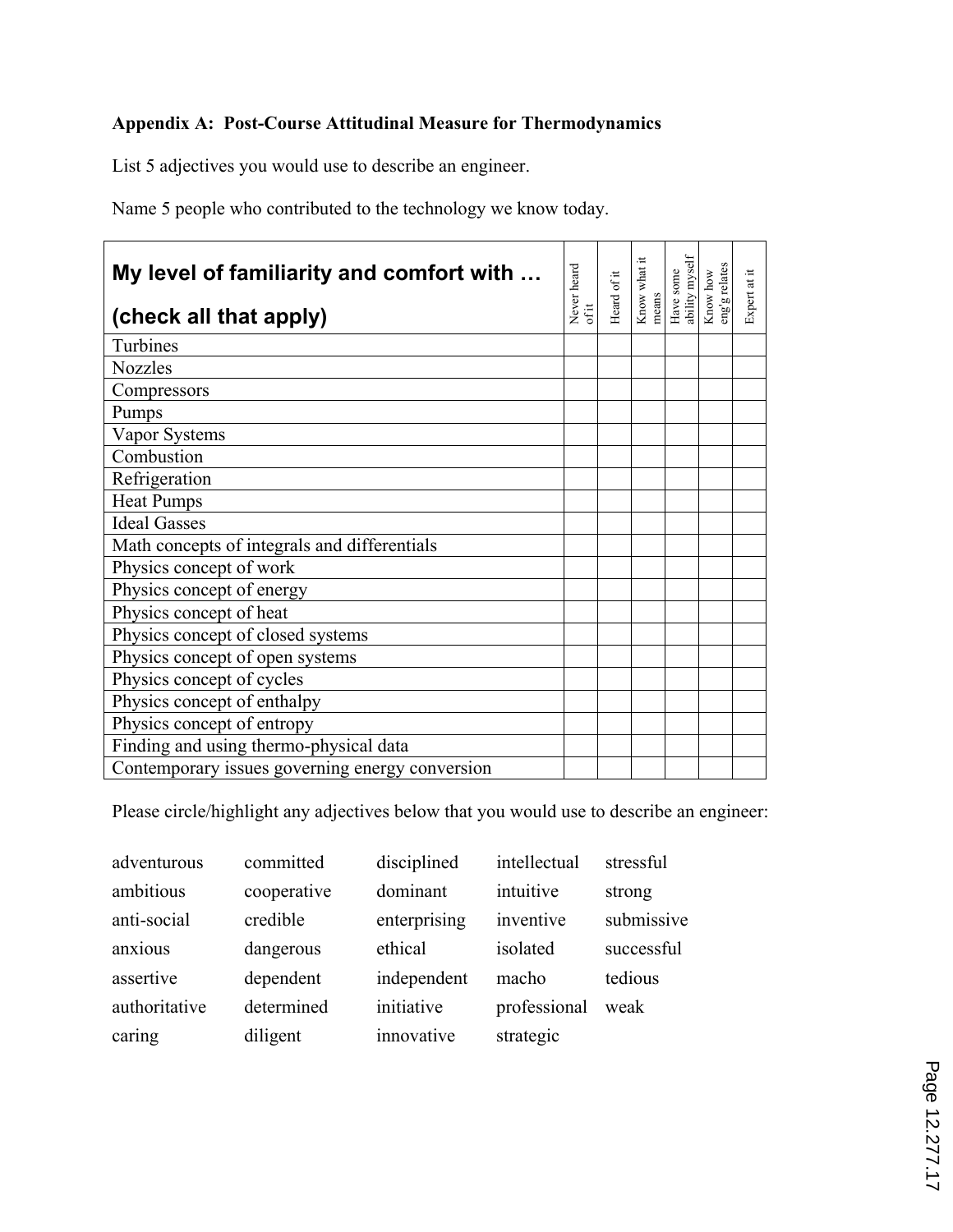What is the most significant idea you are taking away from this Thermodynamics course?

My experience in this course has **INCREASED/DECREASED/NOT CHANGED** my interest in Engineering.

Do you know any Mechanical Engineers? No Yes If yes, how many and what relation are they to you (e.g., friends, acquaintances, specific relatives, etc.)?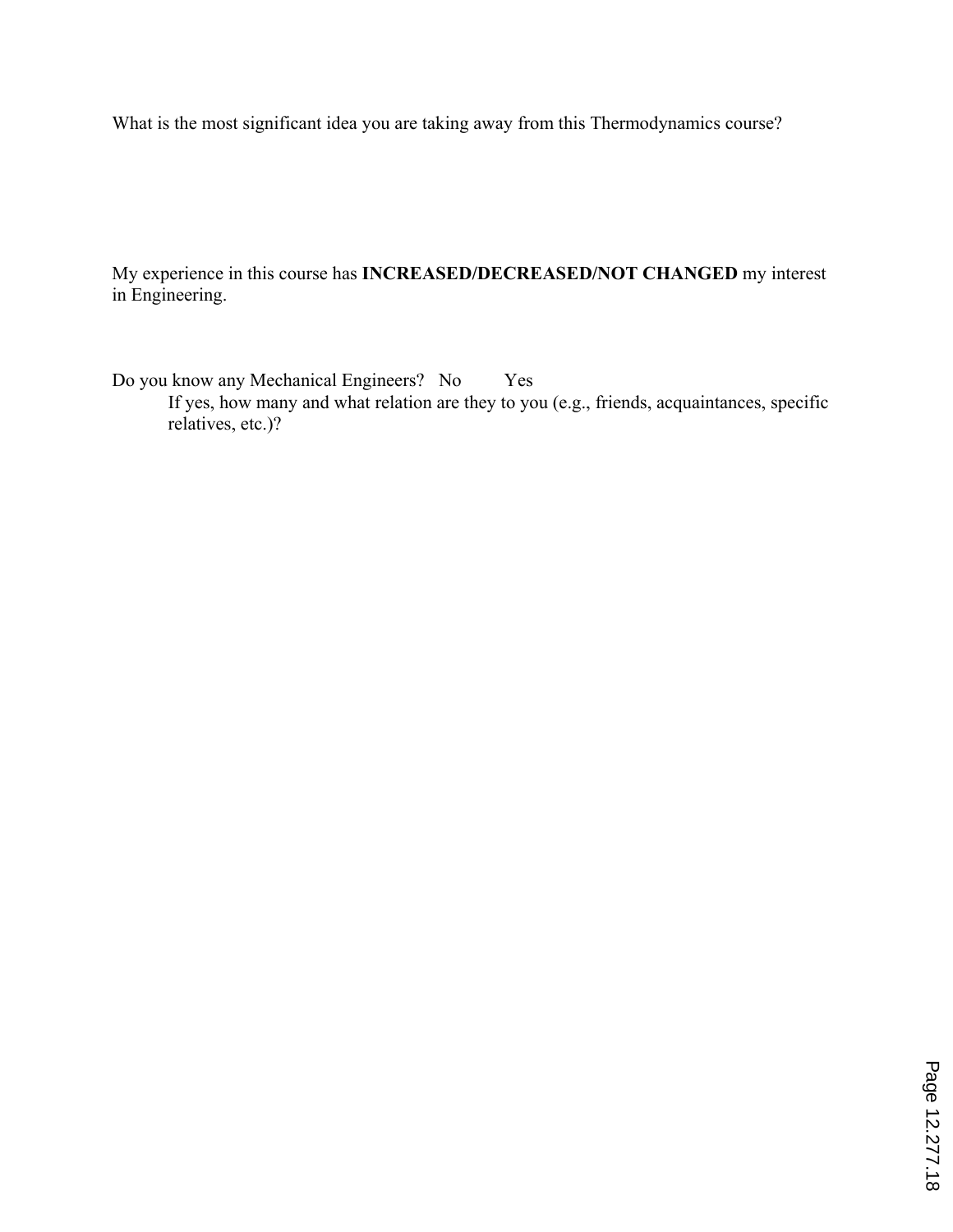## **Appendix B: Conceptual Learning Questions for Thermodynamics**

1. What would happen to the temperature of a room in which a refrigerator was left running with the doors open?

- i. The temperature of the room would decrease.
- ii. The temperature of the room would remain unchanged.
- iii. The temperature of the room would increase.

2. A power plant generates electricity using engines that burn fuel (e.g. coal) and provide power to electric generators. The thermal efficiency of the engines can not be 100%, because

- i. they must exhaust heat to the environment.
- ii. they must do work on the generators.
- iii. they require heat from the burning fuel.

3. What is wrong with the following statement? "Given any two bodies, the one with the higher temperature contains more thermal energy?"

4. Three identical gas filled cylinders each with a movable piston go from the same initial state of pressure and volume to the same final state. However, the three take different paths, as shown. On which cylinder of gas is the **least** work done?



5. In solving a problem involving the pressures and temperatures of a gas, a student writes  $P_1/T_1 = P_2/T_2$ 

Which of the following must be true in order for this equation to be valid? (Circle all that apply.)

- i. Pressure of the gas is constant.
- ii. Temperature of the gas is constant.
- iii. Volume of the gas is constant.
- iv. Mass of the gas is constant.

6. How does the heat released in condensing steam compare to the amount of heat required in boiling the same mass of water?

- i. The amount of heat given off in condensing the steam is the greater.
- ii. The amount of heat required in boiling the water is the greater.
- iii. The two amounts of heat are the same.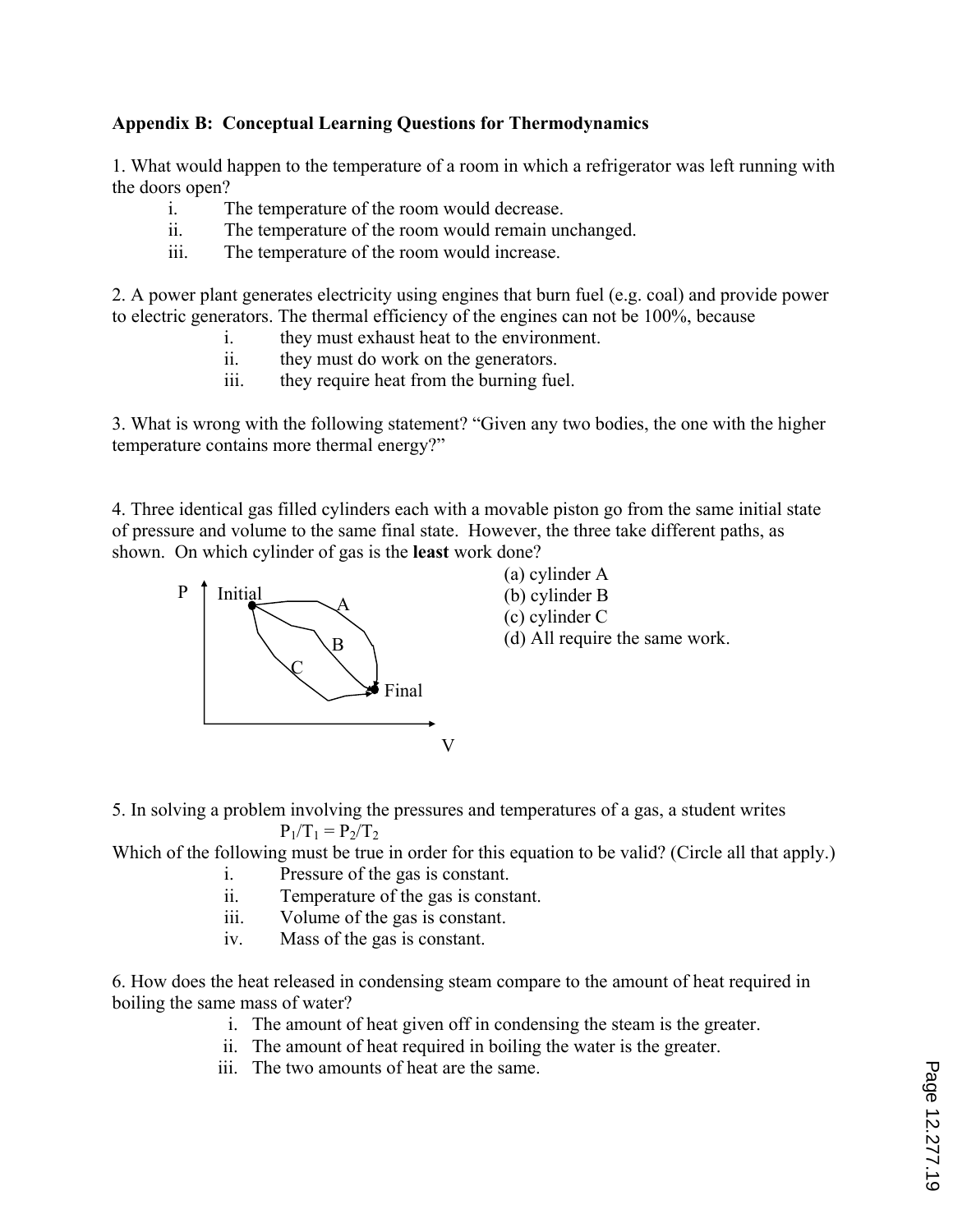7. If over break I were to clean up the clutter in my office, how would the entropy of my office and the entropy of the universe be affected?

- i. The entropy of my office and the universe would both increase.
- ii. The entropy of my office and the universe would both decrease.
- iii. The entropy of my office would increase, and the entropy of the universe would decrease.
- iv. The entropy of my office would decrease, and the entropy of the universe would increase.

8. An inventor claims that he has invented a gasoline engine that uses 100% of the energy generated in burning the gasoline. Which idea from thermodynamics makes this impossible?

- i. During the operation of an engine, energy must be conserved.
- ii. During the operation of an engine, entropy must increase.
- iii. Gasoline is a poor quality fuel.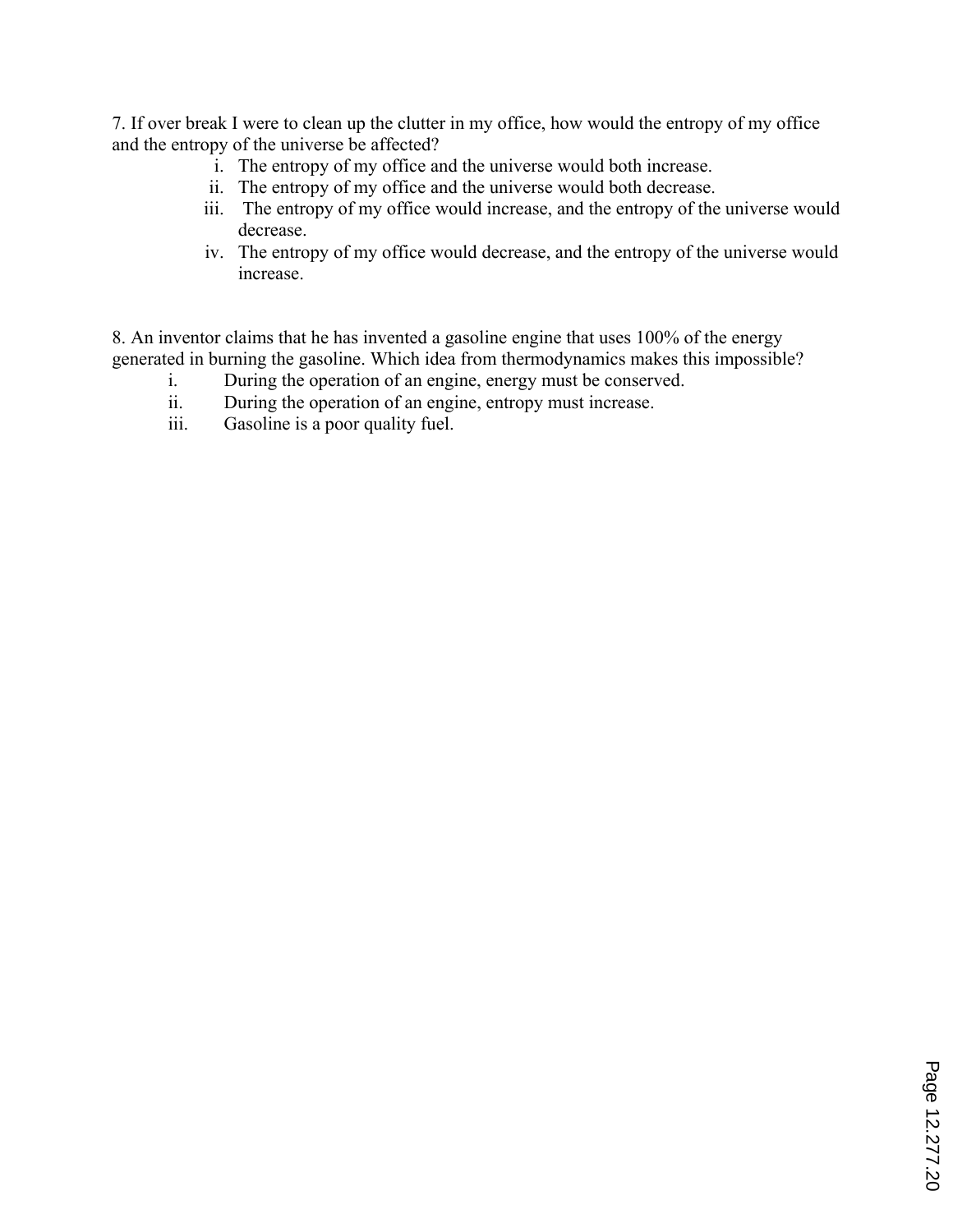## **Appendix C: Behavior Rubric**

Behavior Rubric-Supervisor/Teacher Assessment

Employee/Student Name and Affiliation:

Instructions: For each of the 11 performance dimensions (e.g., Apply knowledge...) please circle the category (e.g., needs improvement) of behaviors that best represents this person's behavior. While you may not have witnessed the behaviors exactly as written, please find the examples most analogous to what you have experienced. Please use N/A only in the case that you have not interacted with the person regarding that performance dimension.

|                                                              | Needs Improvement                                                                                                                                      | Competent                                                                                                                                                                                                                                                                   | Exemplary                                                                                                                                           |
|--------------------------------------------------------------|--------------------------------------------------------------------------------------------------------------------------------------------------------|-----------------------------------------------------------------------------------------------------------------------------------------------------------------------------------------------------------------------------------------------------------------------------|-----------------------------------------------------------------------------------------------------------------------------------------------------|
| Apply<br>knowledge of<br>Math, Science<br>and<br>Engineering | $\sim$ does not remember<br>applicable math &<br>science;<br>$\neg$ remembers<br>material, but does<br>not know which<br>concepts apply to<br>problems | $\sim$ remembers<br>applicable math &<br>science<br>~knows which<br>concepts apply to<br>problems                                                                                                                                                                           | ~can solve problems that require<br>chains of concepts, or several<br>steps                                                                         |
| Design and<br>Conduct<br><b>Experiments</b>                  | ~misunderstands or<br>vaguely defines<br>questions to be<br>studied<br>~over generalizes<br>conclusions that can<br>be drawn from the<br>data          | $\sim$ identify key<br>parameters that<br>affect that question<br>~identify methods to<br>vary the parameters<br>they want to vary<br>and maintain those<br>they want stable<br>$\sim$ determine<br>accuracy of<br>measurements<br>(regarding<br>repeatability and<br>bias) | ~can solve difficult problems,<br>performing those behaviors<br>demonstrated in "competent"                                                         |
| Design a<br>System,<br>Component or<br>Process               | ~tends to approach<br>different problems<br>with a generic<br>solution concept<br>~tests solutions<br>superficially                                    | $\overline{\sim}$ can identify<br>requirements of a<br>system (ex. what it<br>needs to be able to<br>do)<br>~develops a<br>concept for a<br>solution<br>~apply knowledge<br>to implement the<br>solution<br>$\sim$ able to take test<br>results & modify<br>design          | ~considers a broad range of<br>possible solutions<br>~solve sufficiently complex<br>problems (ex. those that require<br>subcomponents to be solved) |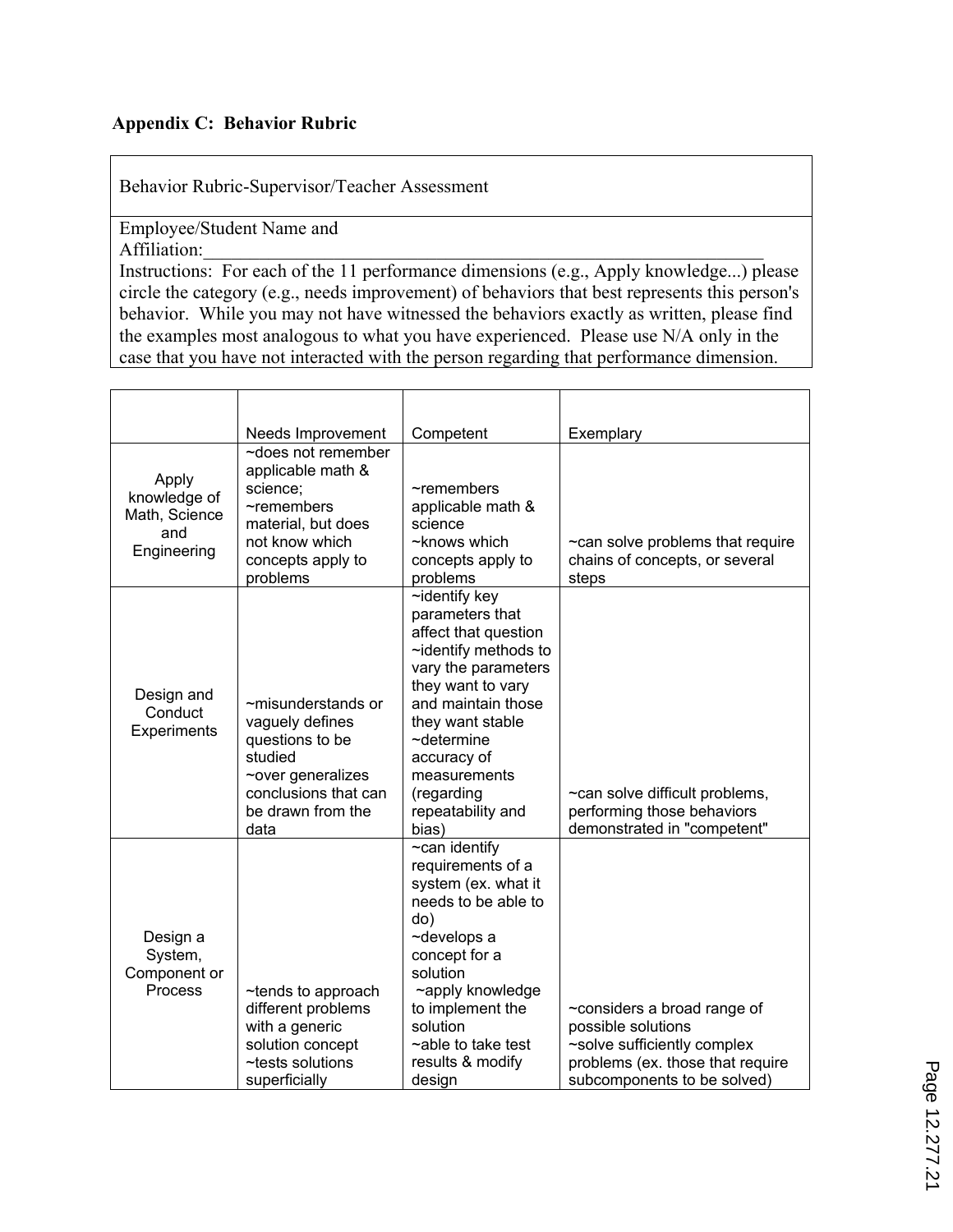|                                                                | Needs Improvement                                                                                                                                                                                                                                                                        | Competent                                                                                                                                                                                                                                                                                                                                                                                                                                                                                                                                                                      | Exemplary                                                                                                                                                                                                                                                      |
|----------------------------------------------------------------|------------------------------------------------------------------------------------------------------------------------------------------------------------------------------------------------------------------------------------------------------------------------------------------|--------------------------------------------------------------------------------------------------------------------------------------------------------------------------------------------------------------------------------------------------------------------------------------------------------------------------------------------------------------------------------------------------------------------------------------------------------------------------------------------------------------------------------------------------------------------------------|----------------------------------------------------------------------------------------------------------------------------------------------------------------------------------------------------------------------------------------------------------------|
| Function on<br>Multidisciplinary<br>Teams                      | ~when problems<br>arise, delays bringing<br>them to the attention<br>of the group<br>~assigns tasks<br>based on<br>convenience rather<br>than according to<br>others' skill sets<br>~could be expected<br>to miss deadlines<br>that affect other<br>group members                        | $\overline{\sim}$ completing tasks<br>assigned to them<br>competently (in<br>regards to above<br>behaviors)<br>$\sim$ in assignment of<br>tasks,<br>communicates both<br>strengths &<br>weaknesses<br>~recognizes when<br>communication is<br>not working well<br>$\sim$ deals with conflict<br>by attempting to<br>resolve it in a way<br>that is satisfactory<br>to everyone<br>~responds to failure<br>of coworkers in a<br>way that increases<br>the chance of<br>success within the<br>team<br>$\sim$ checks in with<br>others regarding<br>their parts of the<br>project | ~integrates contemporary issues<br>into discussions and projects<br>~sees trends rather than discrete<br>events<br>~identifies connections between<br>information from various sources<br>$\sim$ initiates discussion of strategy<br>and resource organization |
| Identify,<br>Formulate and<br>Solve<br>Engineering<br>Problems | ~dwells on minor<br>details, missing big<br>picture issues                                                                                                                                                                                                                               | ~draws diagrams<br>showing<br>connections                                                                                                                                                                                                                                                                                                                                                                                                                                                                                                                                      | ~lists the known, unknown and<br>assumptions                                                                                                                                                                                                                   |
| Professional<br>and Ethical<br>Responsibility                  | ~takes credit for<br>others' work<br>~does not meet<br>commitments<br>~claims expertise in<br>areas they don't<br>know anything about<br>~works against<br>interests of the team<br>and only for<br>themselves<br>~ignores regulatory,<br>environmental, &<br>safety issues in<br>design | ~follows regulatory,<br>environmental, &<br>safety issues in<br>design (ex.<br>manufacturability,<br>recyclable<br>materials.<br>sustainability,<br>safety)<br>~avoids conflicts of<br>interest                                                                                                                                                                                                                                                                                                                                                                                | $\sim$ identifies regulatory,<br>environmental, & safety issues<br>where others do not<br>~looks beyond surface issues<br>(especially when surface looks<br>acceptable) to find and fix<br>problems<br>~avoids even the appearance of<br>conflicts of interest |